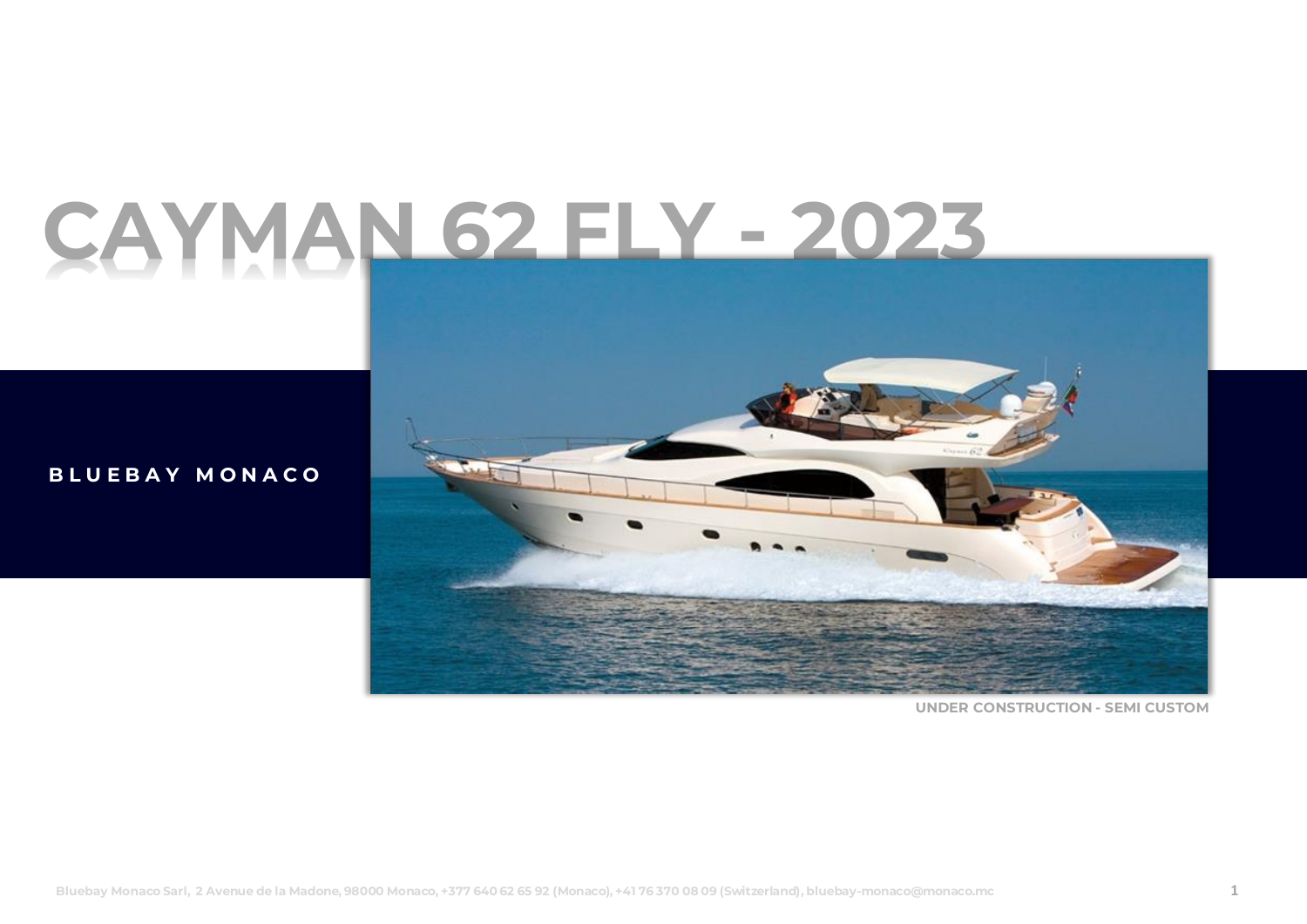# **INDEX PAGE PAGE**

| 3<br><b>CONSTRUCTION FEATURES</b><br>2.<br>$\overline{4}$<br>3.<br><b>EXTERIOR</b><br>3.1<br><b>FLYBRIDGE</b><br>4<br>6<br>3.2<br>MAIN DECK AND COCKPIT<br>$\,8\,$<br>3.3<br><b>AFT PLATFORM</b><br>8<br>4.<br><b>INTERIOR</b><br>8<br>4.1<br><b>UPPER BRIDGE</b><br>11<br>4.2<br><b>LOWER DECK</b><br>18<br>5.<br>PROPULSION<br>18<br>6.<br><b>EXHAUST SYSTEM</b><br>19<br>7.<br><b>FUEL SYSTEM</b><br>19<br>8.<br>SHIP GOVERNMENT SYSTEM<br>19<br>9.<br><b>BILGE SYSTEM</b><br>20<br>10.<br>FIRE FIGHTING SYSTEM<br>20<br>11.<br><b>HYDRAULIC SYSTEM</b><br><b>ELECTRICAL SYSTEM</b><br>20<br>12.<br>20<br>12.1<br><b>GENERAL FEATURES</b><br>12.2<br>POWER SUPPLY ENERGY<br>21<br>12.3<br>LIGHTING AND DISTRIBUTION<br>21<br>21<br>AIR CONDITIONING SYSTEM<br>13.<br>22<br>14.<br>VENTILATION AND AIR EXTRACTION SYSTEM<br>22<br>FRESH WATER SYSTEM (HOT AND COLD)<br>15.<br>22<br>16.<br>BLACK AND GRAY WATER SYSTEMS<br>23<br>17.<br>SEA WATER SYSTEM<br>23<br>18.<br><b>MISCELLANEOUS</b><br>STANDARD INTERIOR FURNITURE<br>23<br>19.<br>25<br>20.<br>PRICELIST & PAYMENT TERMS | 1.  | <b>TECHNICAL FEATURES</b> | 3  |
|---------------------------------------------------------------------------------------------------------------------------------------------------------------------------------------------------------------------------------------------------------------------------------------------------------------------------------------------------------------------------------------------------------------------------------------------------------------------------------------------------------------------------------------------------------------------------------------------------------------------------------------------------------------------------------------------------------------------------------------------------------------------------------------------------------------------------------------------------------------------------------------------------------------------------------------------------------------------------------------------------------------------------------------------------------------------------------------|-----|---------------------------|----|
|                                                                                                                                                                                                                                                                                                                                                                                                                                                                                                                                                                                                                                                                                                                                                                                                                                                                                                                                                                                                                                                                                       |     |                           |    |
|                                                                                                                                                                                                                                                                                                                                                                                                                                                                                                                                                                                                                                                                                                                                                                                                                                                                                                                                                                                                                                                                                       |     |                           |    |
|                                                                                                                                                                                                                                                                                                                                                                                                                                                                                                                                                                                                                                                                                                                                                                                                                                                                                                                                                                                                                                                                                       |     |                           |    |
|                                                                                                                                                                                                                                                                                                                                                                                                                                                                                                                                                                                                                                                                                                                                                                                                                                                                                                                                                                                                                                                                                       |     |                           |    |
|                                                                                                                                                                                                                                                                                                                                                                                                                                                                                                                                                                                                                                                                                                                                                                                                                                                                                                                                                                                                                                                                                       |     |                           |    |
|                                                                                                                                                                                                                                                                                                                                                                                                                                                                                                                                                                                                                                                                                                                                                                                                                                                                                                                                                                                                                                                                                       |     |                           |    |
|                                                                                                                                                                                                                                                                                                                                                                                                                                                                                                                                                                                                                                                                                                                                                                                                                                                                                                                                                                                                                                                                                       |     |                           |    |
|                                                                                                                                                                                                                                                                                                                                                                                                                                                                                                                                                                                                                                                                                                                                                                                                                                                                                                                                                                                                                                                                                       |     |                           |    |
|                                                                                                                                                                                                                                                                                                                                                                                                                                                                                                                                                                                                                                                                                                                                                                                                                                                                                                                                                                                                                                                                                       |     |                           |    |
|                                                                                                                                                                                                                                                                                                                                                                                                                                                                                                                                                                                                                                                                                                                                                                                                                                                                                                                                                                                                                                                                                       |     |                           |    |
|                                                                                                                                                                                                                                                                                                                                                                                                                                                                                                                                                                                                                                                                                                                                                                                                                                                                                                                                                                                                                                                                                       |     |                           |    |
|                                                                                                                                                                                                                                                                                                                                                                                                                                                                                                                                                                                                                                                                                                                                                                                                                                                                                                                                                                                                                                                                                       |     |                           |    |
|                                                                                                                                                                                                                                                                                                                                                                                                                                                                                                                                                                                                                                                                                                                                                                                                                                                                                                                                                                                                                                                                                       |     |                           |    |
|                                                                                                                                                                                                                                                                                                                                                                                                                                                                                                                                                                                                                                                                                                                                                                                                                                                                                                                                                                                                                                                                                       |     |                           |    |
|                                                                                                                                                                                                                                                                                                                                                                                                                                                                                                                                                                                                                                                                                                                                                                                                                                                                                                                                                                                                                                                                                       |     |                           |    |
|                                                                                                                                                                                                                                                                                                                                                                                                                                                                                                                                                                                                                                                                                                                                                                                                                                                                                                                                                                                                                                                                                       |     |                           |    |
|                                                                                                                                                                                                                                                                                                                                                                                                                                                                                                                                                                                                                                                                                                                                                                                                                                                                                                                                                                                                                                                                                       |     |                           |    |
|                                                                                                                                                                                                                                                                                                                                                                                                                                                                                                                                                                                                                                                                                                                                                                                                                                                                                                                                                                                                                                                                                       |     |                           |    |
|                                                                                                                                                                                                                                                                                                                                                                                                                                                                                                                                                                                                                                                                                                                                                                                                                                                                                                                                                                                                                                                                                       |     |                           |    |
|                                                                                                                                                                                                                                                                                                                                                                                                                                                                                                                                                                                                                                                                                                                                                                                                                                                                                                                                                                                                                                                                                       |     |                           |    |
|                                                                                                                                                                                                                                                                                                                                                                                                                                                                                                                                                                                                                                                                                                                                                                                                                                                                                                                                                                                                                                                                                       |     |                           |    |
|                                                                                                                                                                                                                                                                                                                                                                                                                                                                                                                                                                                                                                                                                                                                                                                                                                                                                                                                                                                                                                                                                       |     |                           |    |
|                                                                                                                                                                                                                                                                                                                                                                                                                                                                                                                                                                                                                                                                                                                                                                                                                                                                                                                                                                                                                                                                                       |     |                           |    |
|                                                                                                                                                                                                                                                                                                                                                                                                                                                                                                                                                                                                                                                                                                                                                                                                                                                                                                                                                                                                                                                                                       |     |                           |    |
|                                                                                                                                                                                                                                                                                                                                                                                                                                                                                                                                                                                                                                                                                                                                                                                                                                                                                                                                                                                                                                                                                       |     |                           |    |
|                                                                                                                                                                                                                                                                                                                                                                                                                                                                                                                                                                                                                                                                                                                                                                                                                                                                                                                                                                                                                                                                                       |     |                           |    |
|                                                                                                                                                                                                                                                                                                                                                                                                                                                                                                                                                                                                                                                                                                                                                                                                                                                                                                                                                                                                                                                                                       |     |                           |    |
|                                                                                                                                                                                                                                                                                                                                                                                                                                                                                                                                                                                                                                                                                                                                                                                                                                                                                                                                                                                                                                                                                       | 21. | <b>PICTURES</b>           | 26 |
| 29<br>22.<br><b>BUILDERS CERTIFICATE</b>                                                                                                                                                                                                                                                                                                                                                                                                                                                                                                                                                                                                                                                                                                                                                                                                                                                                                                                                                                                                                                              |     |                           |    |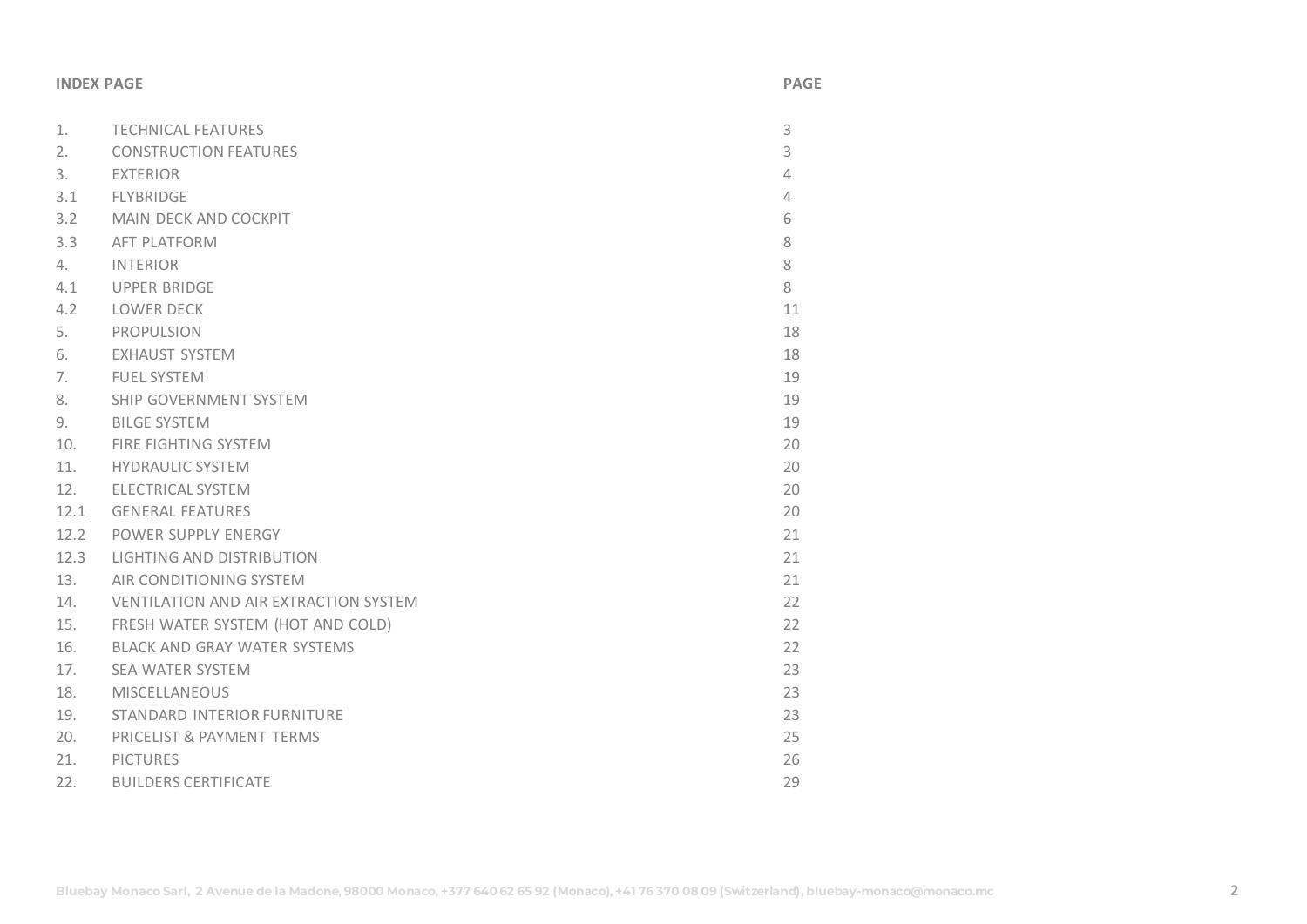#### **1. TECHNICAL FEATURES**

| Overall length of    | 19.30 m                                    |
|----------------------|--------------------------------------------|
| EC hull length       | 18.60 m                                    |
| Maximum width        | 5.07 m                                     |
| Draft at full load   | 1.35 m                                     |
| Displacement         | 33'000 Kg                                  |
| Fuel tank capacity   | 3'200 liter                                |
| Fresh water capacity | 800 liter                                  |
| Engines              | MAN 2 x 1200 HP                            |
| Transmission         | 2 x ZF Gearbox                             |
| Black water tank     | 800 liter                                  |
| Gray water tank      | 1 x 800 liter + 1 x 170 liter              |
| Safety equipment     |                                            |
| Sleeping places      | $6 + 1$ crew                               |
| Cabins N°            | 3 guests + 1 crew                          |
| Bathroom N°          | $3 \text{ seats} + 1 \text{ for the crew}$ |

# **2. CONSTRUCTION FEATURES**

The planing hull has a variable geometry and is laminated with semi-automatic techniques, using only isophthalic resins specifically for nautical environments, wool and glass fabrics with bonding powders.

An anti-osmosis barrier and a 5-year guarantee against the development of the phenomenon in the hull.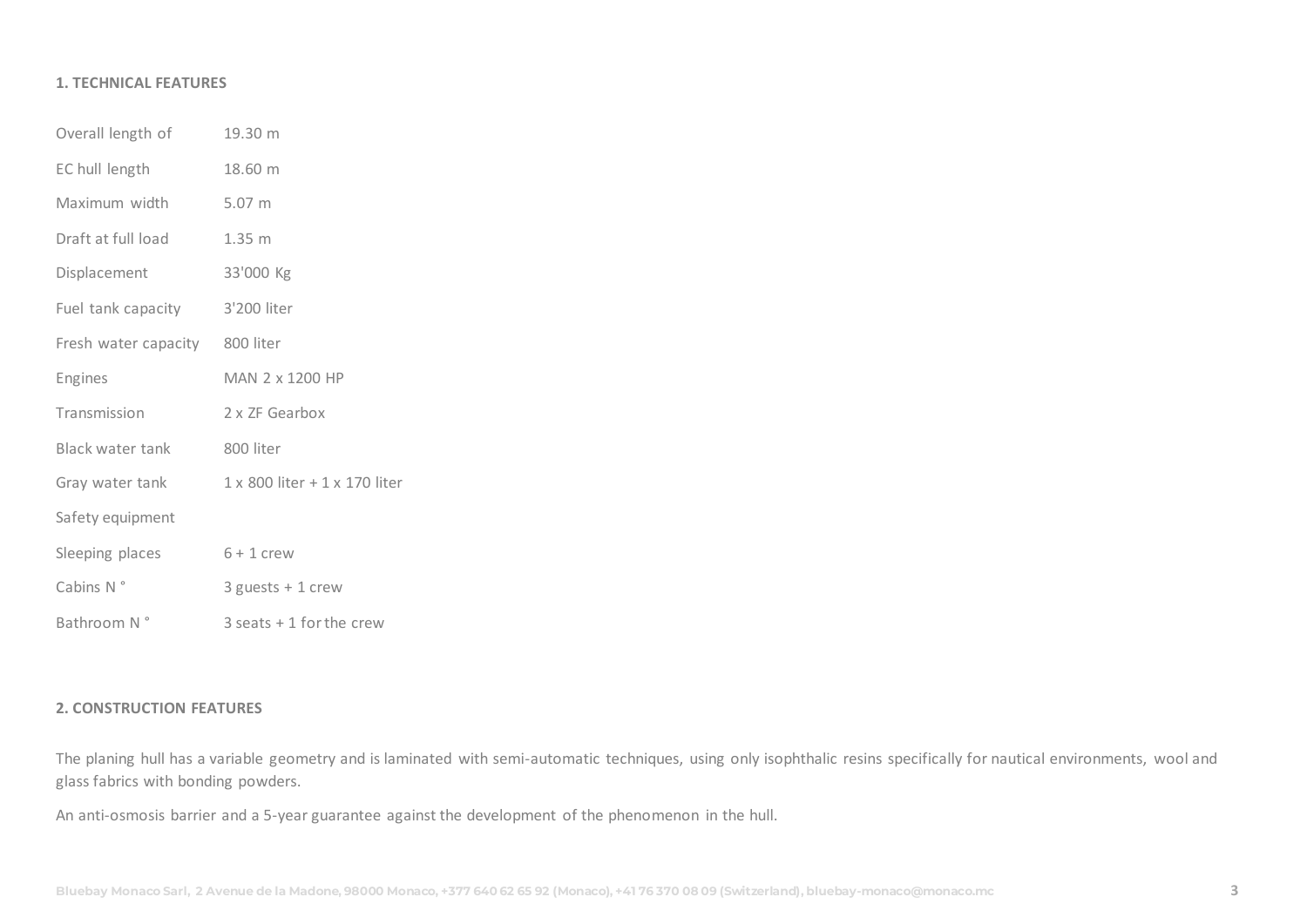The hull is built with a mixed integrated classical structure and transverse and longitudinal structure on the bottom and a sandwich of PVC "termanto" structures on the sides. The upper deck and the superstructure are made of "termanto" PVC sandwich reinforced with frames, beams with a closed circuit polyurethane core.

Certifications: CE mark-Module B / Category A.

# **3. EXTERIOR**

# **3.1 FLYBRIDGE**

The large spaces available offer a comfortable environment, as well as a command post, a large sofa with integrated furniture, a table with chairs, a bar with stools and an internal barbeque area and a large sunbathing area. Access is provided by a convenient external staircase from the cockpit. The entire platform is self-draining.

# OTHER CHARACTERISTICS

- Large plexiglass windscreen with stainless steel supports
- Fiberglass dashboard, which includes:
- Instrumentation and motors and inverters
- Engine monitors
- Motor remote controls
- Rudder angle indicator
- Fuel level indicator
- Engine temperature indicator
- Raymarine I 70 wind
- Raymarine I 70 graphics
- Raymarine I 70 compass
- Raymarine I 70 combi
- Raymarine P70R autopilot
- Raymarine joystick Sea Talk!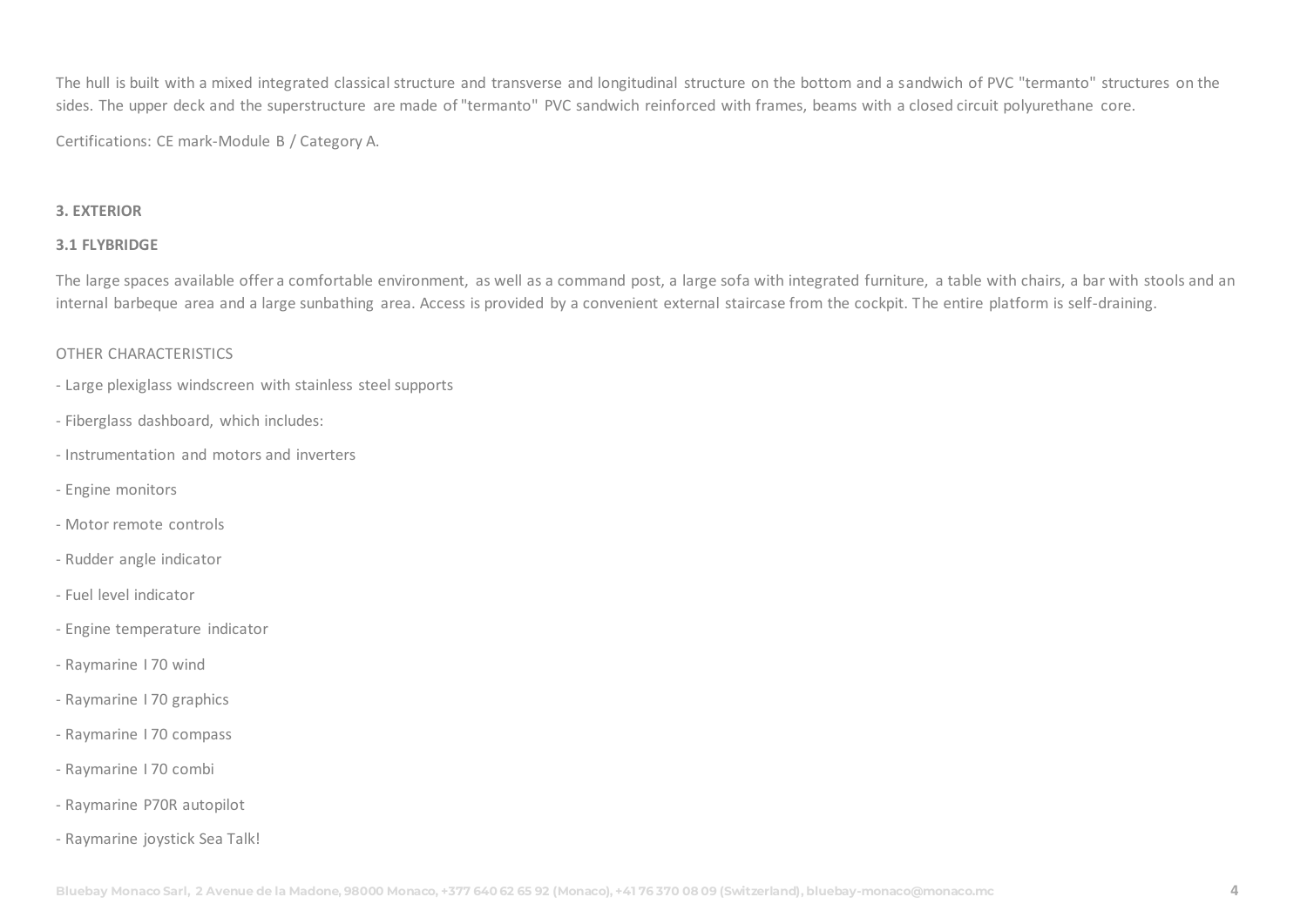- VHF Raymarine 240E
- Projectors controls
- Thrusters checks
- VDO buzzers for various alarms
- Navigation lights
- 1 Raymarine G150 color radar / gps plotter / dephfinder / video
- Pilot and copilot armchairs
- Sofa complete with outdoor cushions
- Sundeck
- VTR bar, which includes:
- Stainless steel sink with hot and cold taps
- Fridge c42 L V12-24 / 100-240 DX ST
- Barbecue-Whirlpool
- Courtesy lights
- Roll bar complete with antenna: TRACVISION TV antenna
- GPS RAYSTAR 125 SEATALK / NMEA antenna
- 2 landing light bars for flying bridge
- 2 landing light bars under roll bar
- Navigation lights
- Outdoor table in aluminum with supports
- Trumpet
- 2 life rafts for 8 / P Eurovinil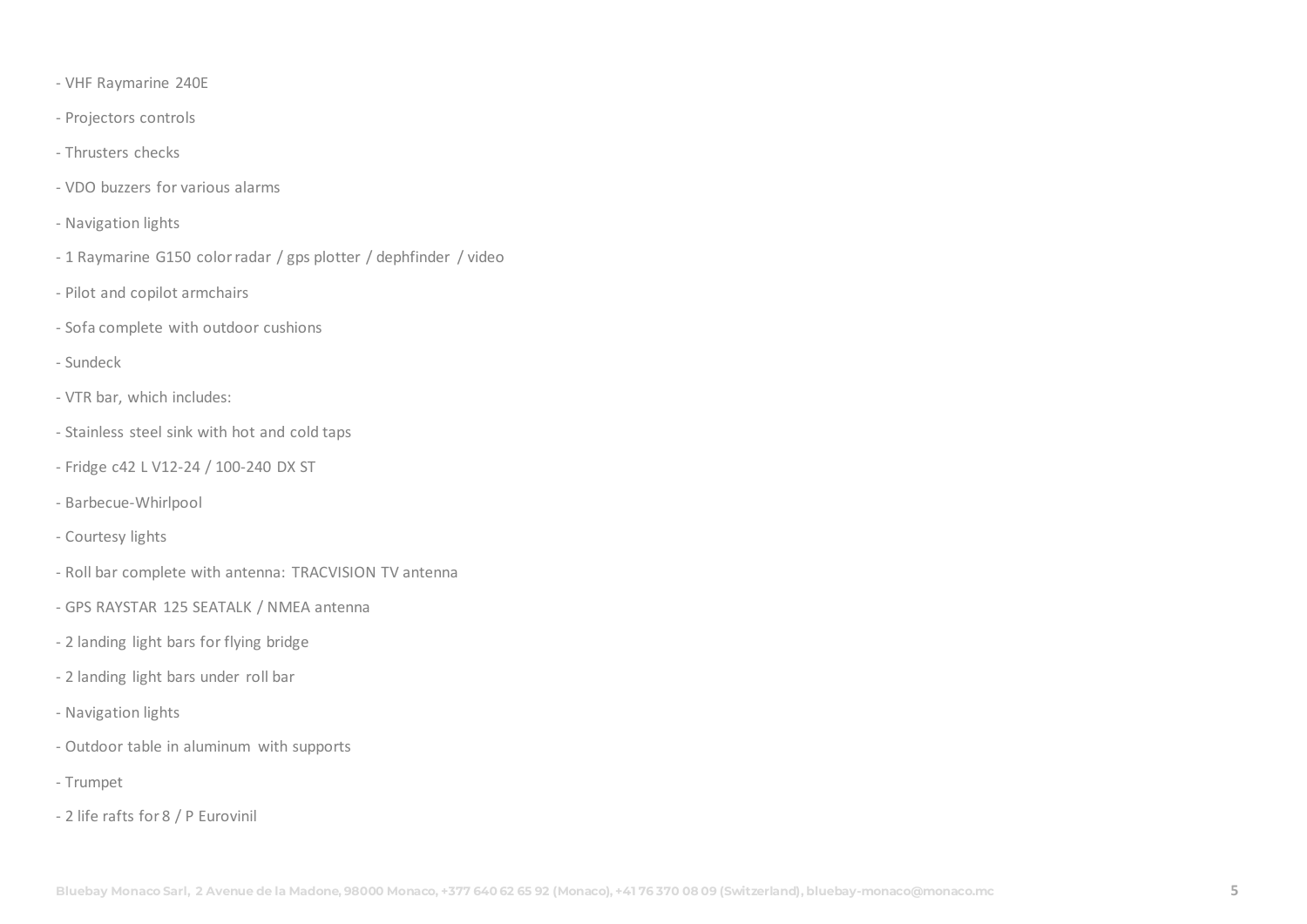#### **3.2 MAIN DECK AND COCKPIT**

- Stainless steel stanchions and handrails with flag pole support
- 2 stainless steel gates for access to the cockpit
- 2 stainless steel fairleads in the bow
- 2 bowls in stainless steel bow
- 2 stainless steel aft bollards
- 2 stainless steel fairleads in the middle of the ship
- 2 stern fairleads in stainless steel
- External lights on the gangway
- Handrail
- Fuel boarding on the right and left
- Water boarding in the winch bow locker
- Lofran anchor winch 2500W 24V
- 2 windscreen wipers with window cleaner
- Bow sundeck with outdoor mattresses on both sides
- Reinforced safety glass windows with glued structure and darkening sunscreens
- 2 electric aft capstans in a protected technical area with pedal recess
- Fire hose in the bow
- Stainless steel bow tip suitable for anchoring Sanguineti
- 2 Sanguineti 90 kg galvanized SC92 anchors
- Chain 14 mm, 75 m
- Chain washing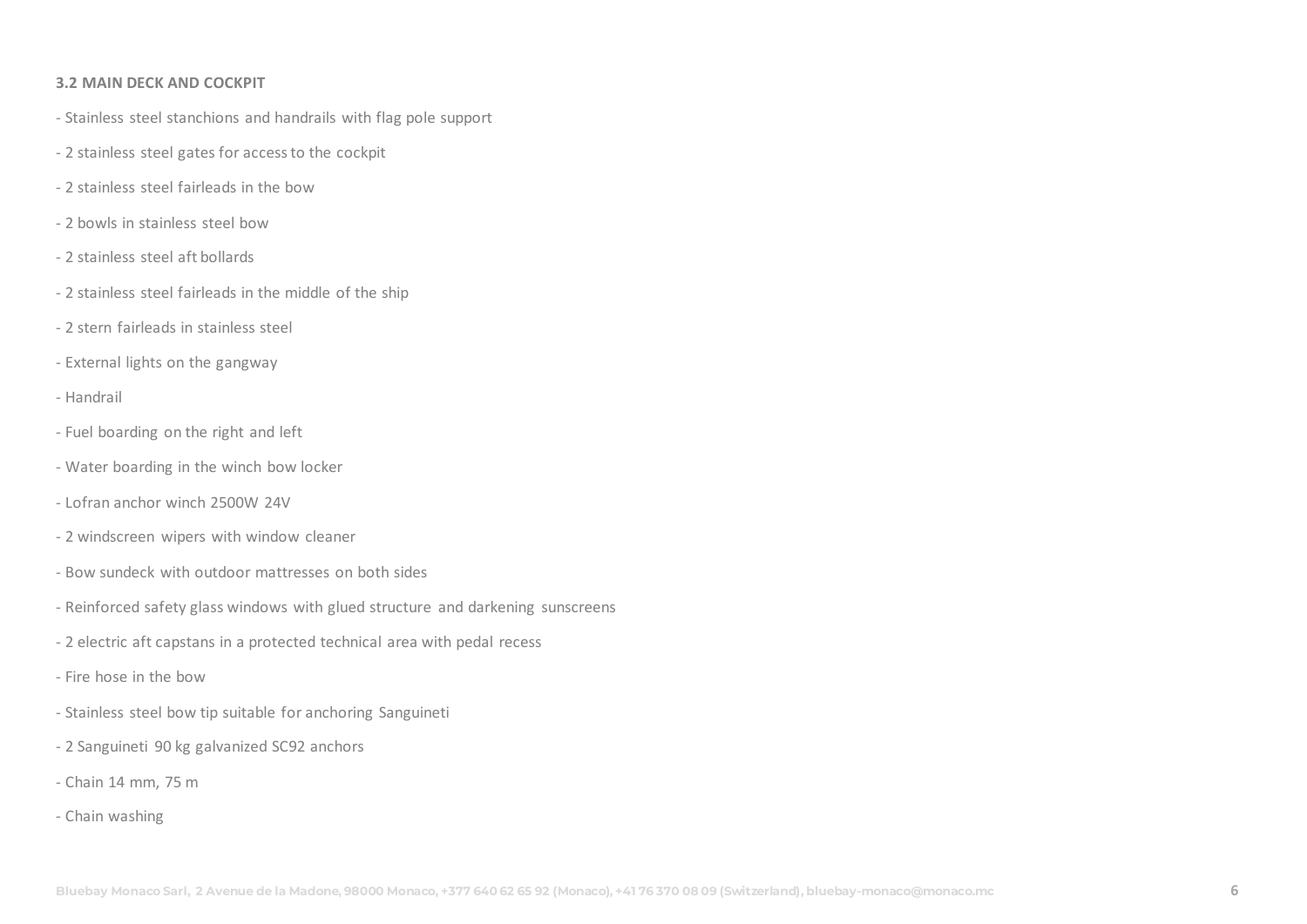- SANSHIN spotlight at the bow
- Friendly staircase lights
- Small bow sofa
- Aft sofa
- Outdoor table in wooden cockpit with aluminum supports
- Access to the engine room from local crew or garage
- Cockpit and steps for flying in teak with courtesy lights
- Illuminated electro-hydraulic gangway with remote control, teak and Besenzoni handrail model PI 380356
- Besenzoni model SI 402 electro-hydraulic bathroom scale
- 2 cables for dock sockets and 220 V 32 A sockets with 20 m cable
- Extensible shower in cockpit with hot and cold water
- Side watertight door for the galley
- Side watertight door for the crew area
- 4 cylindrical fenders + N ° 2 fender spheres with covers
- Technical space with manual controls for the fire-fighting systems in the engine room, fuel stop and ventilation in the cockpit
- Teak cockpit, walks and platform
- Safety equipment:
- 1 First aid kit
- 1 Ring lifebuoy
- 1 Floating rope
- 16 Life jackets with vest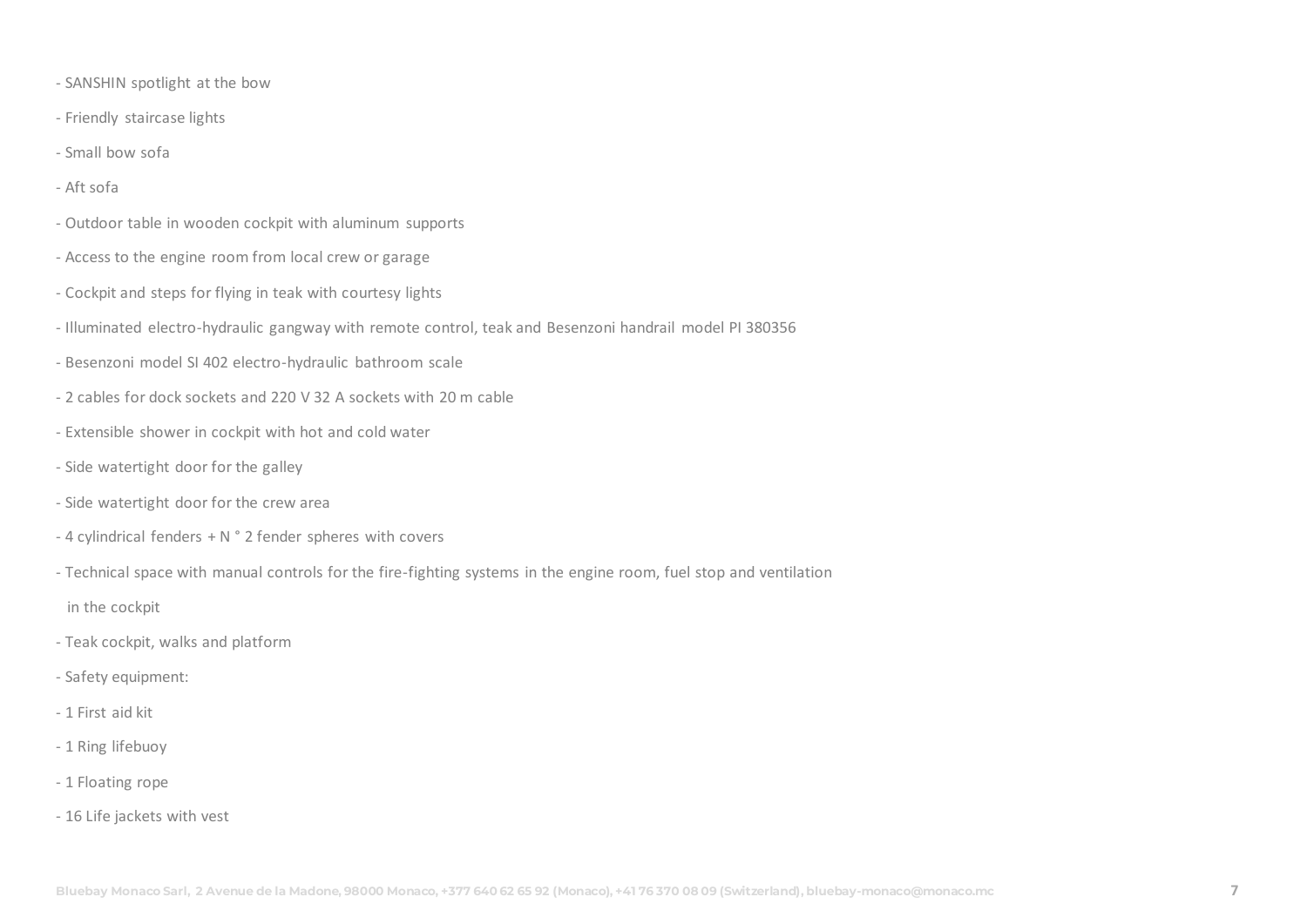- 1 Italian flag
- 2 Life rafts 8 people each
- 1 Trumpet
- 1 Bell
- 7 Fire extinguishers 2 kg of powder

#### **3.3 AFT PLATFORM**

- Teak platform and steps with courtesy lights
- Manual garage entry door

#### **4. INTERIEUR**

## **4.1 UPPER BRIDGE**

# LOUNGE AREA

- Sliding door in tempered safety glass and stainless steel frame
- Leather sofas on the right side
- Smoking table
- Mobile on the left

# - 32 "LED TV

- Ceiling lighting with halogen lamps
- Dining room on the right, with a large table for 8 people
- Ceiling in skai
- 3 fan-coils for conditioning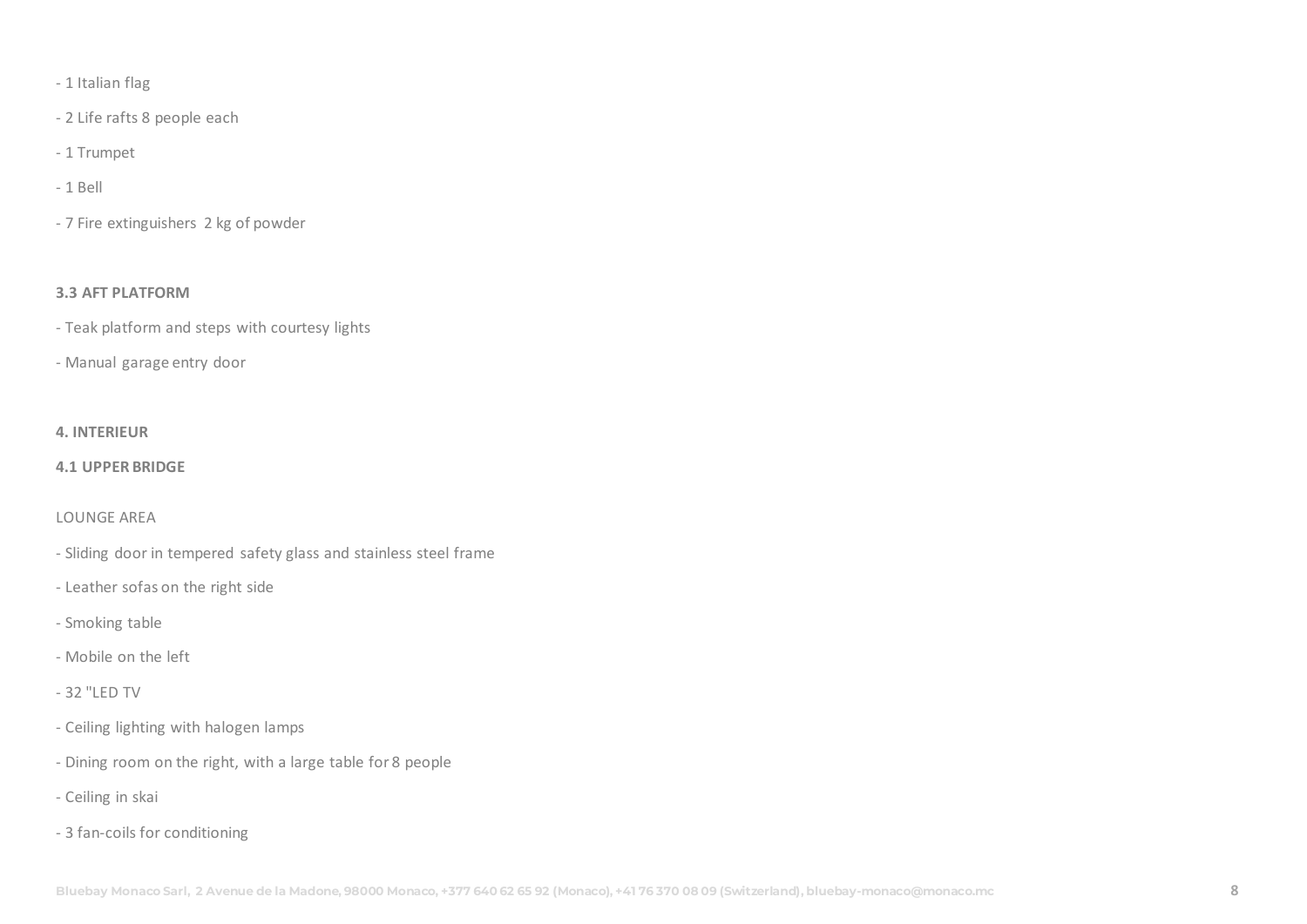- 220 V sockets, chromed switch plates
- Curtains
- Wooden floors

# KITCHEN

- Rectangular top with free access from the dining room and the watertight door on the outside deck
- Extraction hood WHIRPOOL EXTRACTOR IX
- Microwave WHIRLPOOL 40L CRISP
- Ceramic glass hob with 4 BOSCH plates
- Fridge + freezer cap. 250 lt (220 V and 24 V) (with sea water cooling)
- Stainless steel sink with hot and cold water mixer
- Dishwasher
- Drawers
- Shelves
- Wooden floors
- Marble top
- Venetian blinds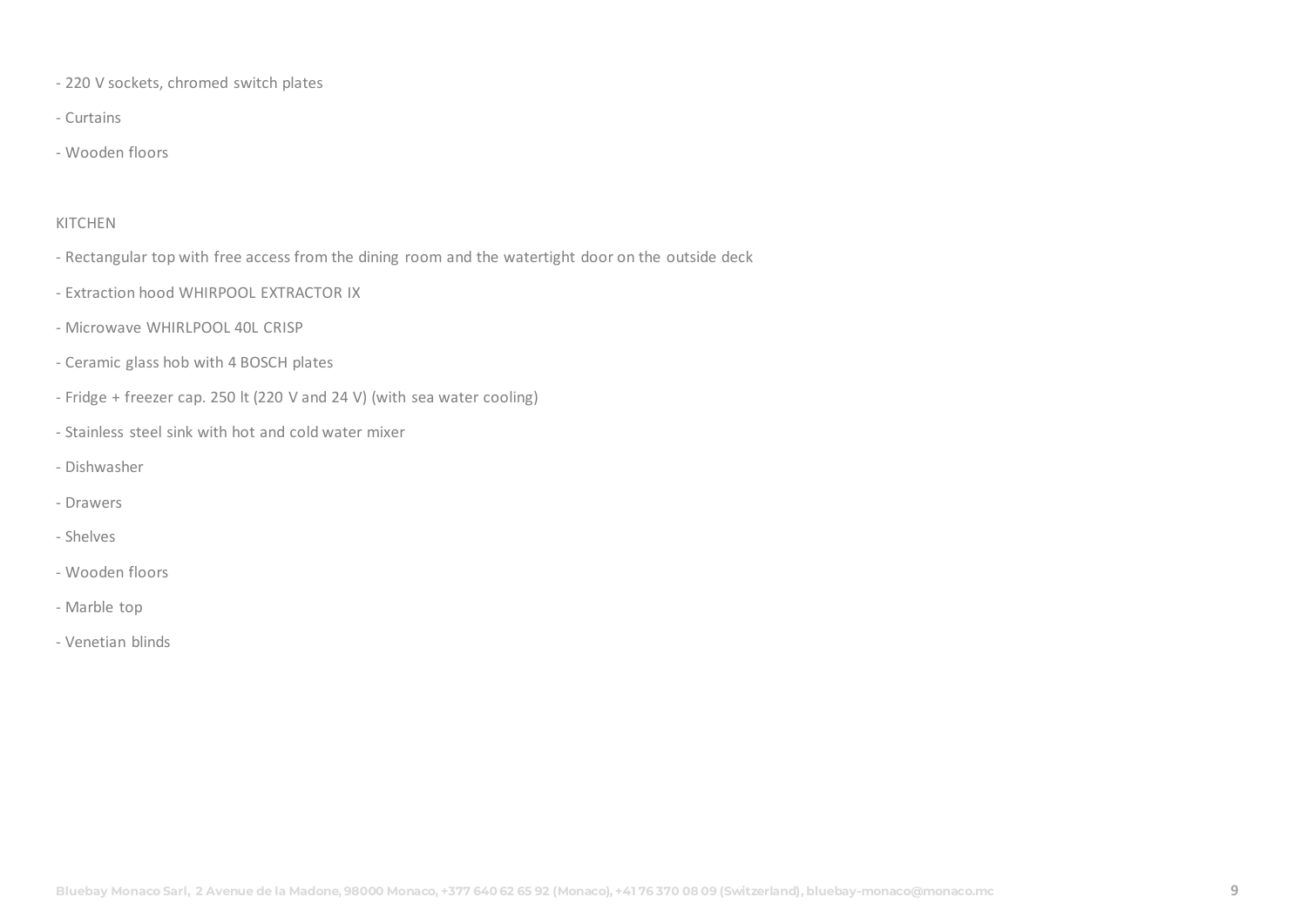# WHEELHOUSE

- Instrument panel for leather and aluminum instruments
- Mobile correspondence
- Skai ceiling
- Wooden floor
- Curtains
- Sofa on the right side
- Wooden table

# WHEELHOUSE INSTRUMENTATION

- Instruments for engines and inverters
- Engine monitors
- Touch screen monitor for complete management of the ship, lighting and synoptic alarm panels
- Engine control levers
- Helm wheel
- Rudder angle indicator
- Starting of main engines
- Magnetic compass
- VDO buzzers for alarms
- Electric light control
- Windshield wiper control with washing system
- Water level indicator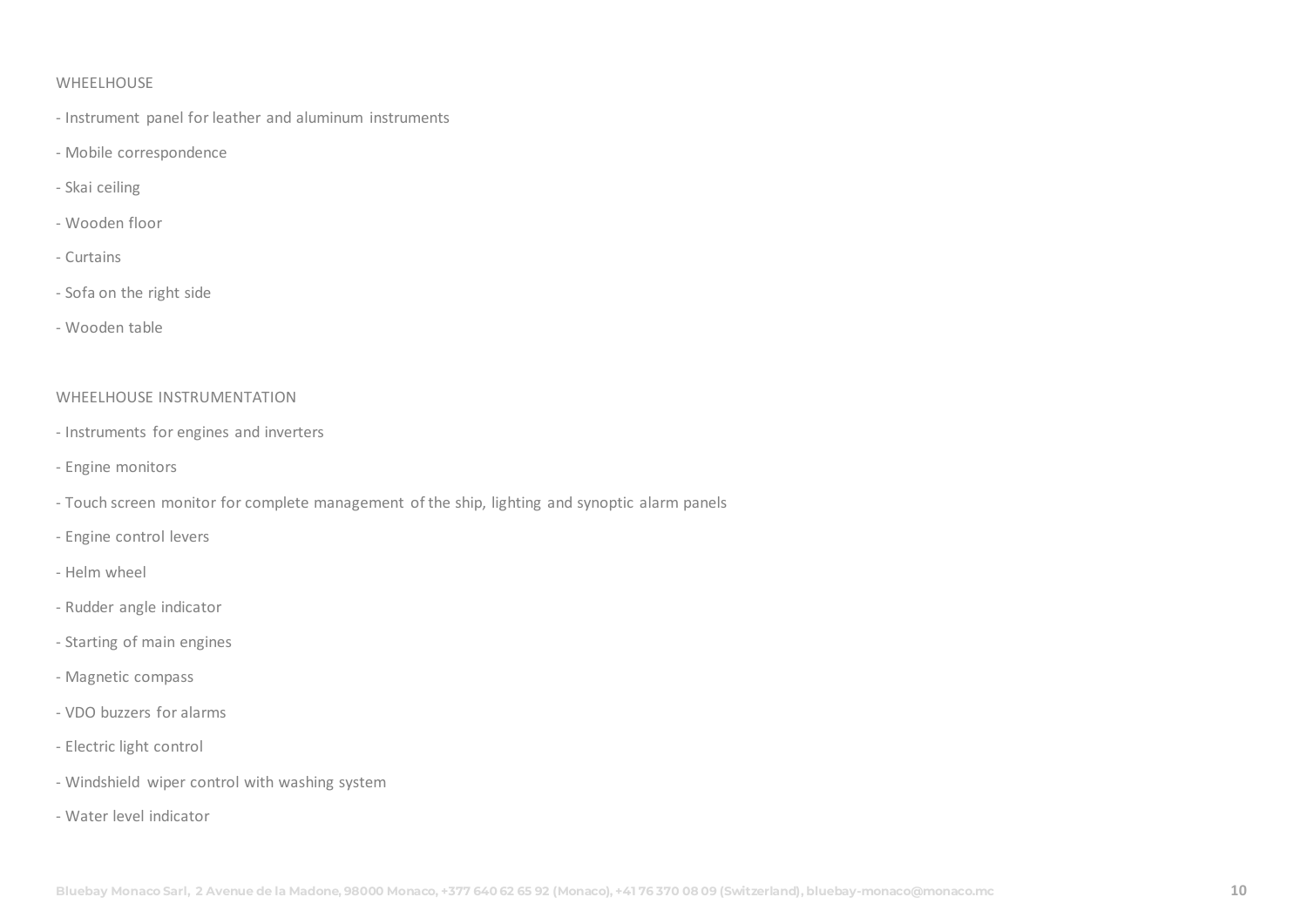- Fuel level indicator
- Engine temperature indicator
- Raymarine I 70 wind
- Raymarine I 70 graphics
- Raymarine I 70 compass
- Raymarine I 70 combi
- Raymarine P70R autopilot
- Thruster controls
- 1 Raymarine G150 Radar Plotter
- VHF-RAY 240 E
- Raymarine Joystck
- Engine oil alarm
- Engine water temperature alarm
- Hydraulic steering system

# **4.2 LOWER DECK**

# OWNER'S CABIN

- Double bed with locker under the bed
- Leather headrest
- 2 nightstands
- Bed bands in leather and wood
- 2 reading lights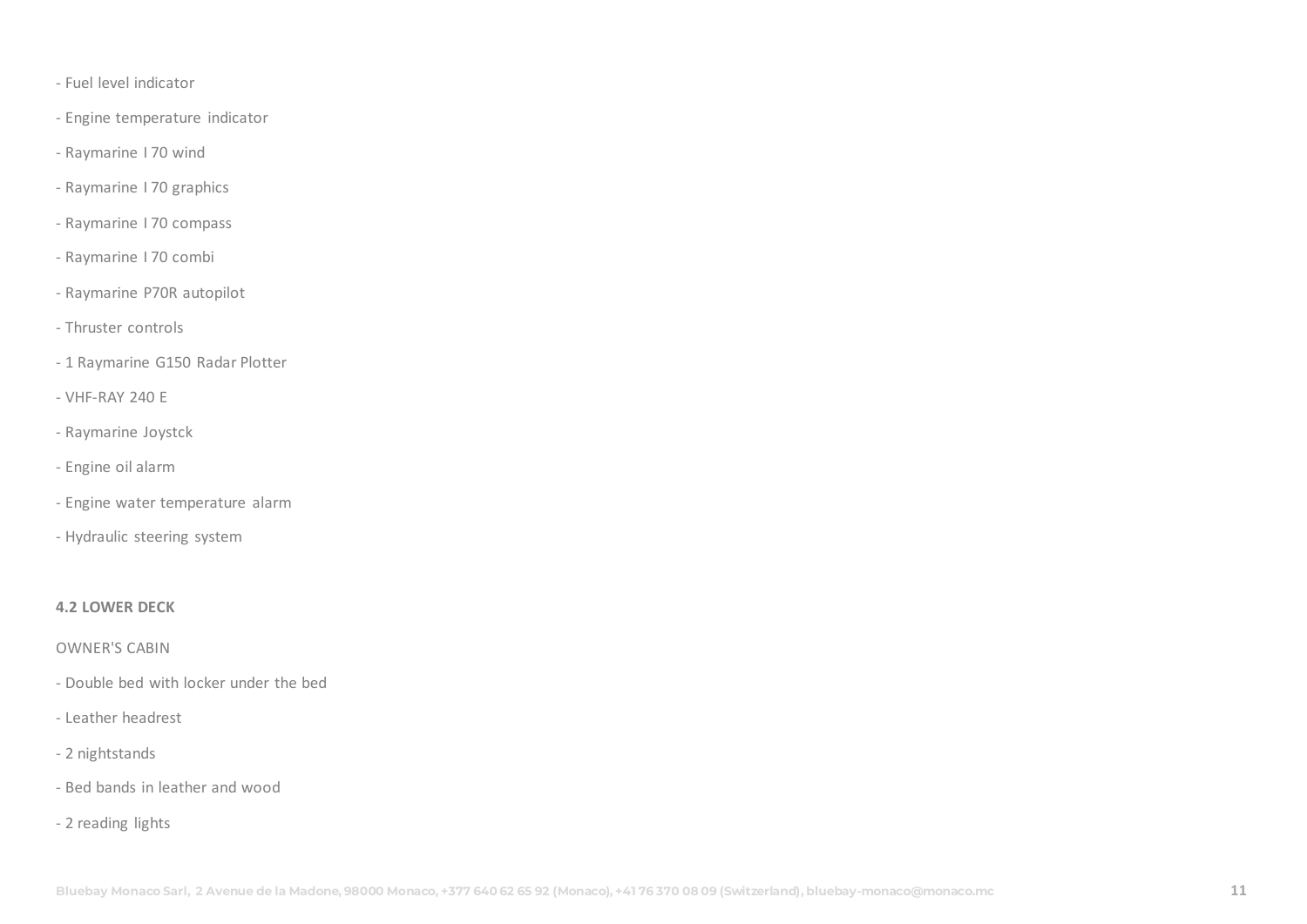# - 32 "LED TV

- Walk-in closet with visible hangers and drawers and courtesy lights
- Safe
- Opening portholes
- 220 V sockets
- Skai ceiling
- Sunshade blinds
- Double mattress
- Carpet
- Air conditioning fan-coil
- Ceiling lights
- Courtesy lights for handrails
- Mobile on the right and left with drawers and doors
- Walk-in closet on the right side with drawers and doors and hangers
- Wardrobe inside the cabin in the central part with mirror.
- Courtesy light above the bed

# OWNER'S BATHROOM

- Separate shower enclosure with teak flooring, vertical shower system and bathroom accessories
- Shower
- 1 ceramic sink
- Marble top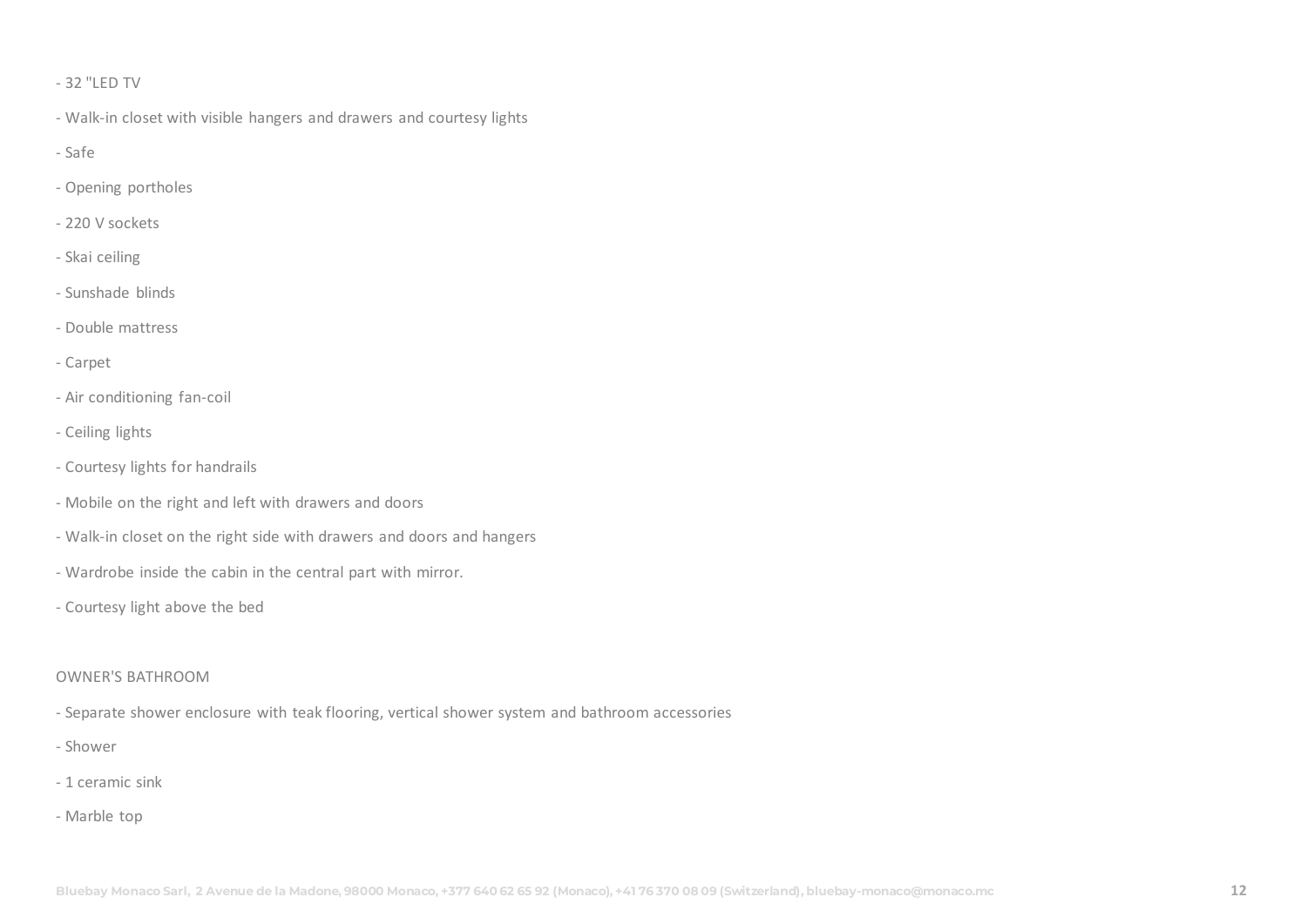- Set of accessories
- 220 V sockets
- 1 mixer tap
- Marble floors
- Venetian blinds
- Stainless steel porthole with mosquito net
- Lacquered ceiling with wooden frame
- Ceiling lamps
- Tecma electric toilet with bidet
- 1 mirrors with halogen lights
- Wardrobes

# VIP CABIN

- 1 wardrobe with internal lights with drawers and doors, coat rack
- Complete double bed
- Headboard in leather with mirror
- 2 bedside tables
- 2 headrest wall lights
- Halogen ceiling lights
- Full sized double mattress
- Side portholes in stainless steel with mosquito nets
- Fan-coil for air conditioning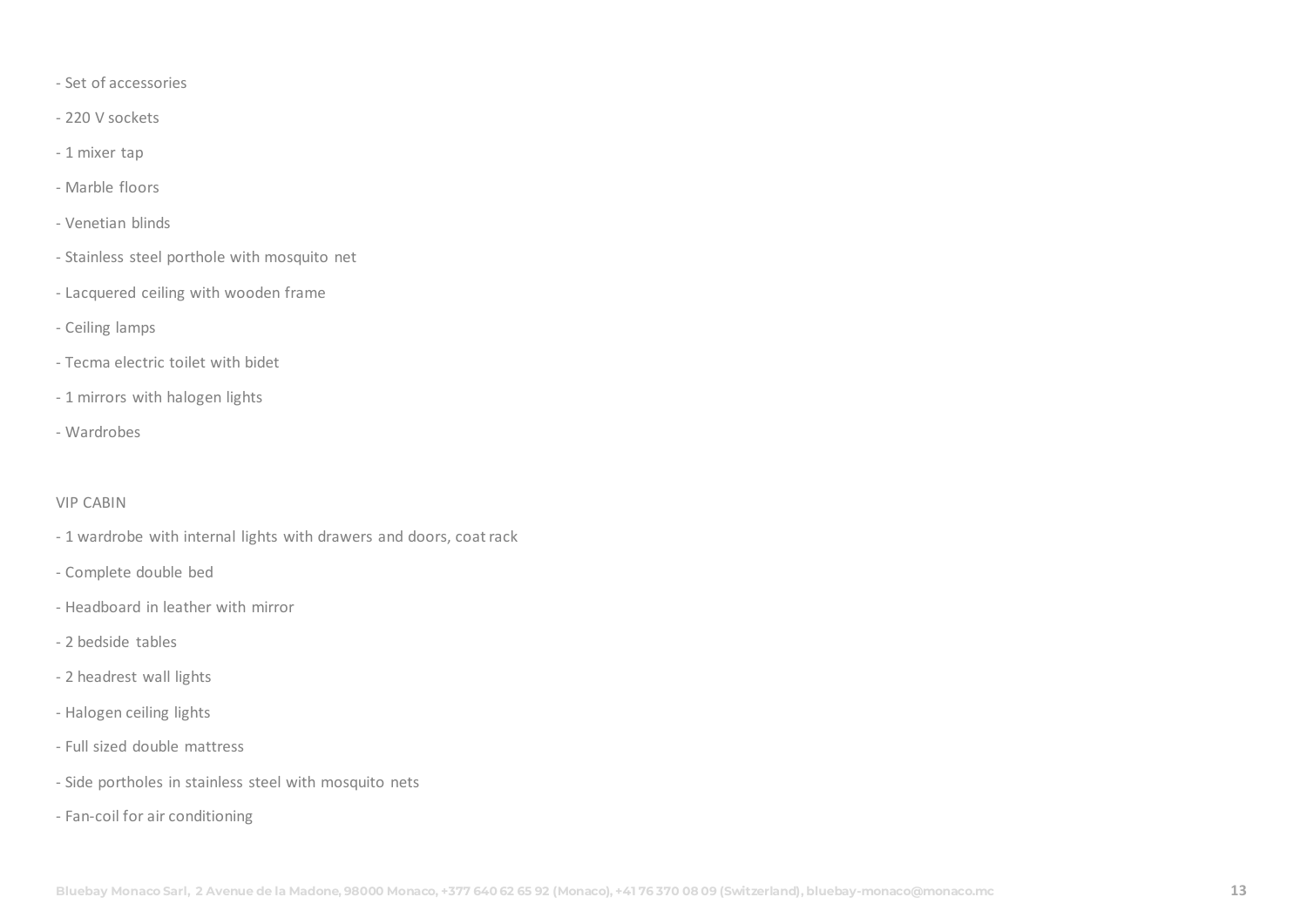- Ceiling lamps
- Courtesy lights for handrails
- 220 V sockets
- Carpet
- 22 "LED TV
- Radio + DVD player

# VIP CABIN BATHROOM

- Shower enclosure with teak flooring
- Unit with ceramic sink, marble top
- Mirror with halogen lights
- Hot / cold water mixer
- Complete set of accessories
- Stainless steel porthole with mosquito net
- Teak floor
- Cabinets with doors and mirrors
- Lacquered ceiling with wooden frame
- 220 V sockets and switches
- Venetian blinds
- Tecma electric toilet with bidet
- Led ceiling lights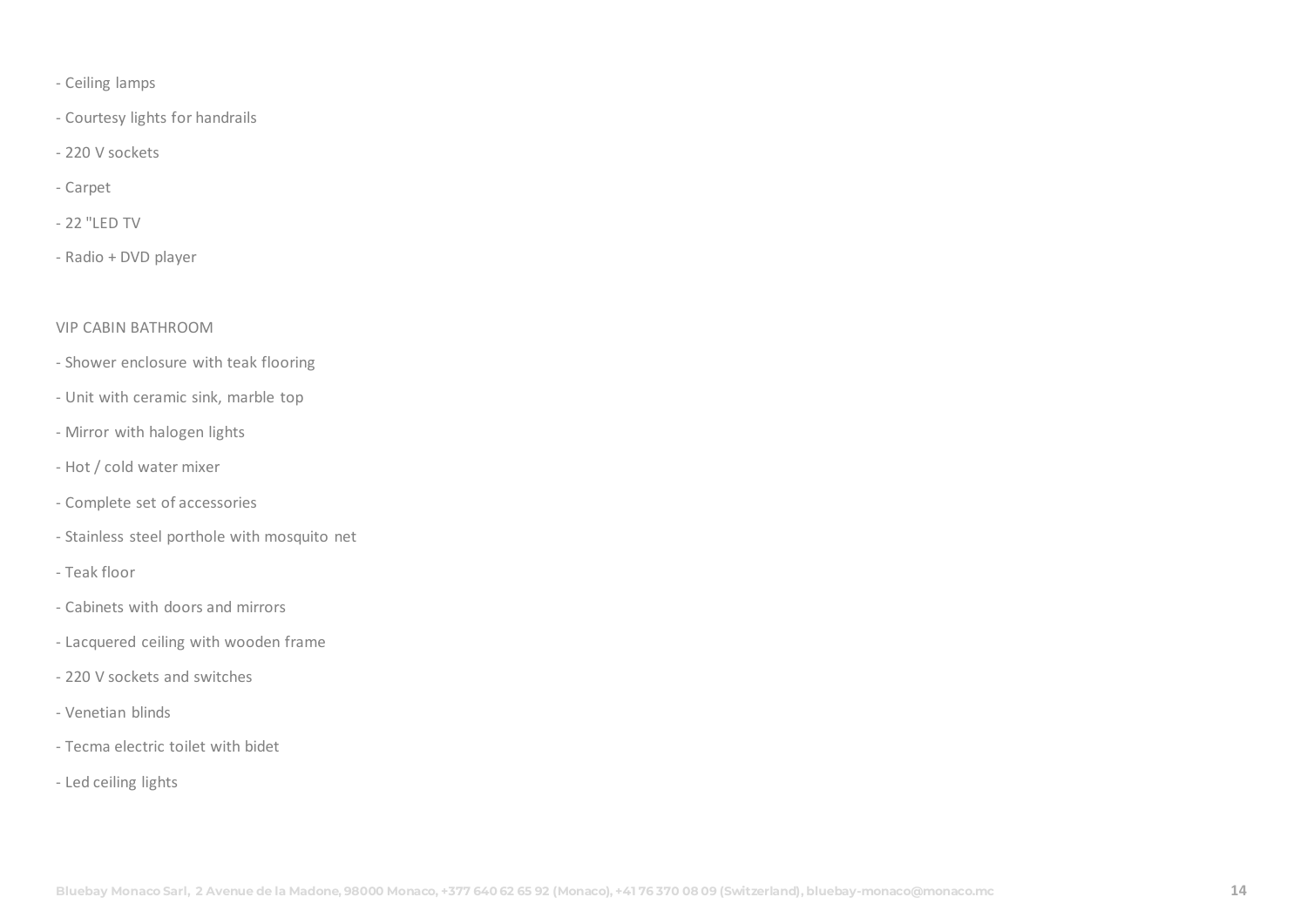# 1 GUEST CABINS

- Wardrobe with internal lights
- 2 beds
- Headboard in leather and mirror
- Leather bed bands
- Central bedside table with drawer
- Led ceiling lights
- 2 mattresses
- Fan-coil for air conditioning
- 2 stainless steel portholes with mosquito net and sunshade
- Headrest lamp
- Courtesy lights for handrails
- 220 V sockets and switches
- Curtains
- Carpet
- 22 "LED TV
- Radio + DVD player

#### 1 GUEST BATHROOMS

- Separate shower enclosure with teak grating
- Ceramic marble sink
- Wardrobe with mirror and halogen lights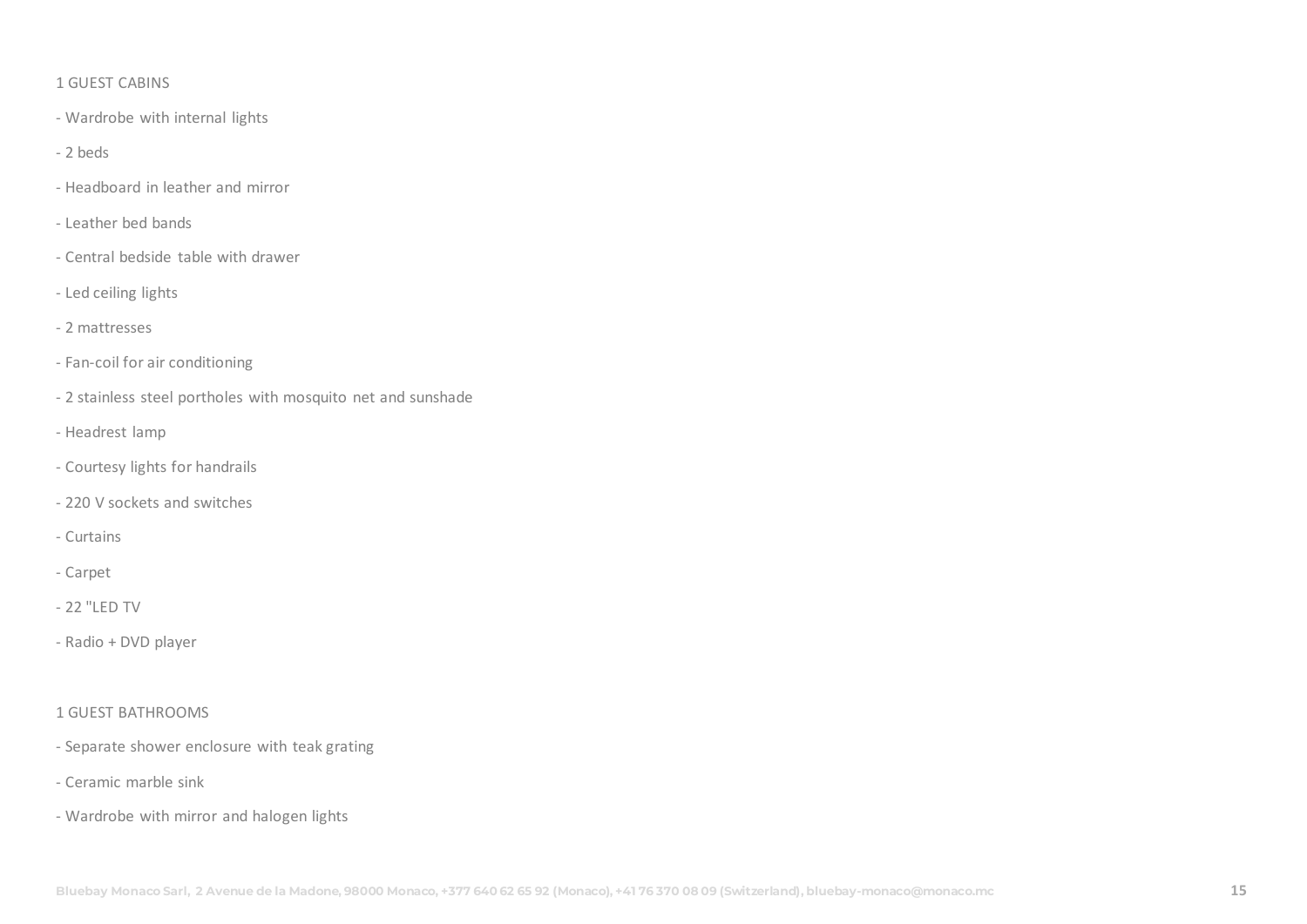- Ceiling lamps
- Stainless steel porthole with mosquito net
- Wooden floors
- 220 V sockets and switches
- Complete set of accessories
- Venetian blinds
- Tecma electric toilet with bidet
- Ceiling lights
- Lacquered ceiling with wooden frame
- Three-way exhaust system directly into the sea only in the left-hand bathroom

# CREW ACCOMMODATION REAR LOWER DECK

# CAPTAIN CABIN

- Mobile
- Air conditioning fan coil
- Headboard
- Led lights
- Entrance door
- 1 bed
- 1 mattress
- Stainless steel porthole with mosquito net and sunscreen
- Wooden or linoleum floors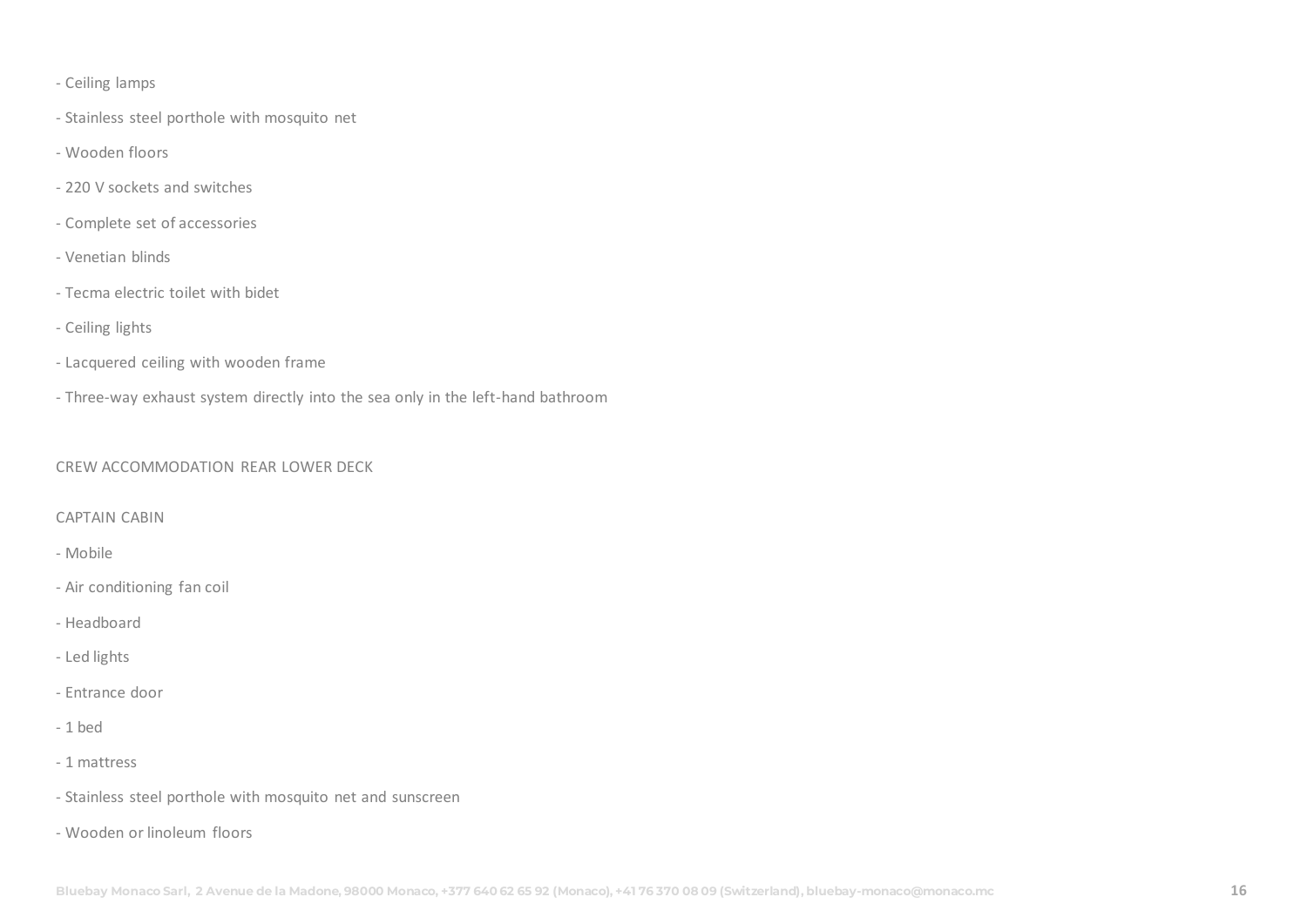- 220 V sockets and switches
- Skai ceiling
- Curtains
- DVD / CD radio

# CREW BATH

- Washbasin
- Teak floors

# - Lacquered ceiling

- 220 V sockets and switches
- Complete set of accessories
- Mirror
- Shower with curtain
- Tecma electric toilet with bidet

# CREW DINETTE

- Stainless steel sink
- Wooden floor
- Staircase with external access
- HOOVER washer dryer 5 Kg 1200 rpm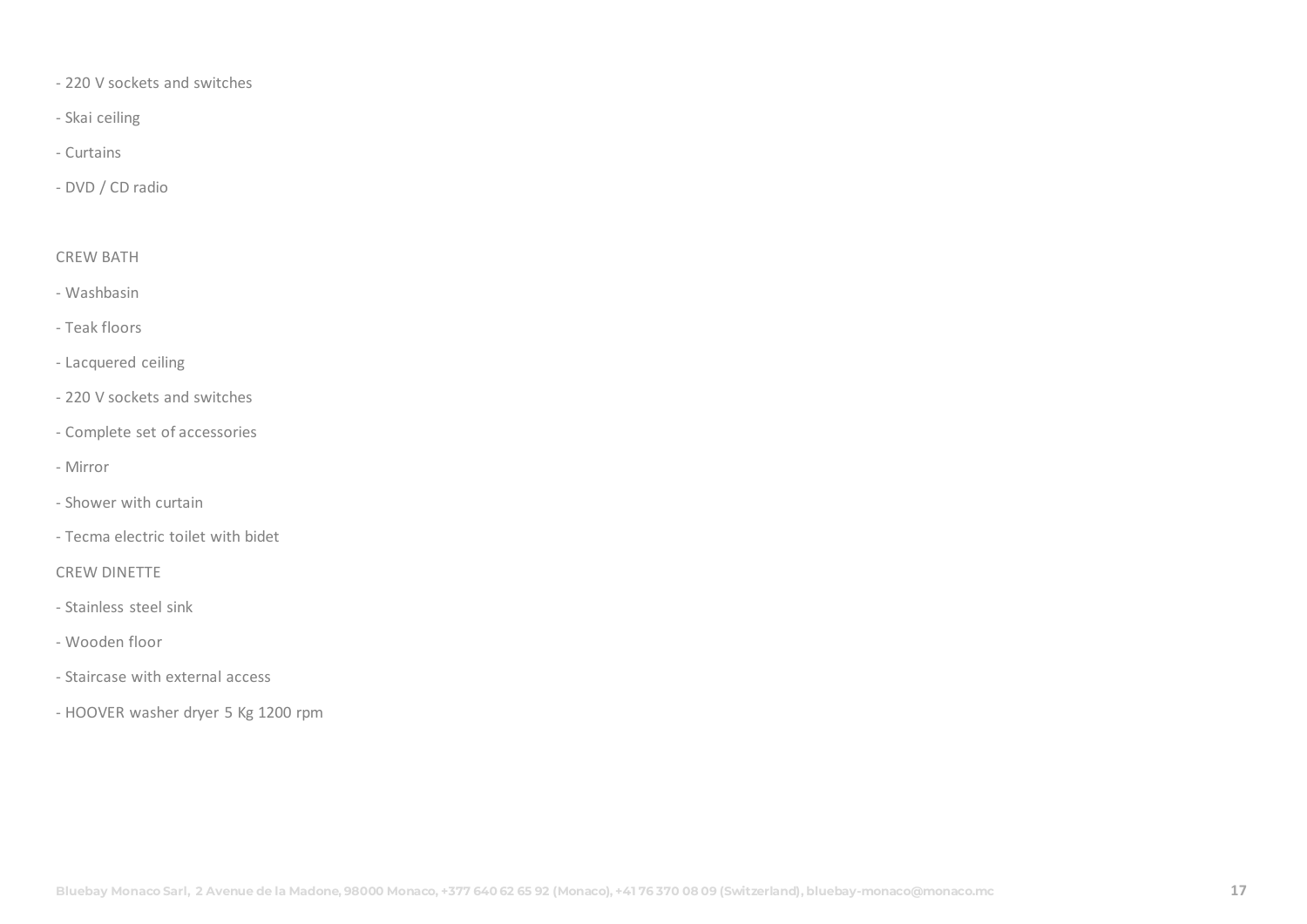#### REAR GARAGE

- 220 V sockets and switches
- Manual hatch
- Access to the engine room
- Fiberglass hatch

#### **5. PROPULSION**

- Main engines 2 x 1200 HP MAN
- ZF reducers
- Online transmission
- Fully soundproofed engine room
- Cathodic protection system with zinc anodes
- 80mm diameter stainless steel shafts, OTMAN support shafts
- and stern cases in fiberglass, carbon and gaskets in stern stainless steel
- Nibral five-blade propellers

#### **6. EXHAUST SYSTEM**

- Tubes and uprights in stainless steel
- Structural fiberglass discharge on the side
- Exhaust silencer with water-fumes separator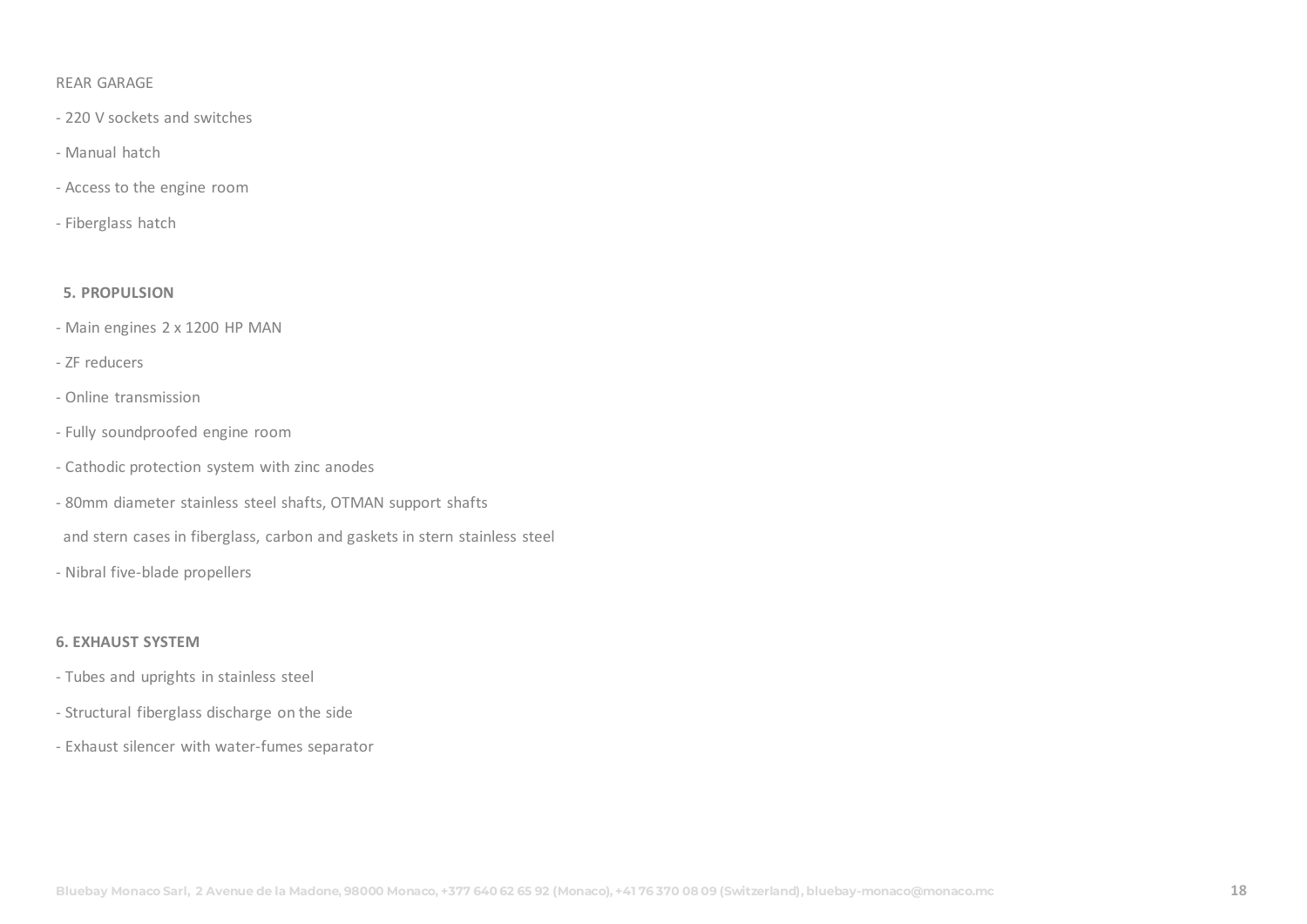#### **7. FUEL SYSTEM**

- 1 tanks 3200 tot.
- Electric level control
- Fuel level indicator
- Racor 75/1000 MAP filters for main engines
- Racor 120 AP filters for generators

## **8. SHIP GOVERNMENT SYSTEM**

- AISI 316 stainless steel rudders
- Emergency control Rudders with manual steel bar
- 2 manuals of 30 cc hydraulic pumps for wheels
- Electric hydraulic pump for type of steering CO500 / 6 / 0.75 produced by BCS, assisted by the autopilot
- Connection bar
- 1 actuator type CTC300A BCS

#### **9. BILGE SYSTEM**

- 3 bilge aspiration for each of the three watertight compartments
- 1 electric-pump with by-pass with electric pump for the Gianneschi CP 40 fire-fighting service with suction from the steel mainfold with bronze valves
- 3 Jabsco submersible electric pump type Rule 3700; 24 V
- 3 electric bilge level sensors
- 1 manual bilge pumps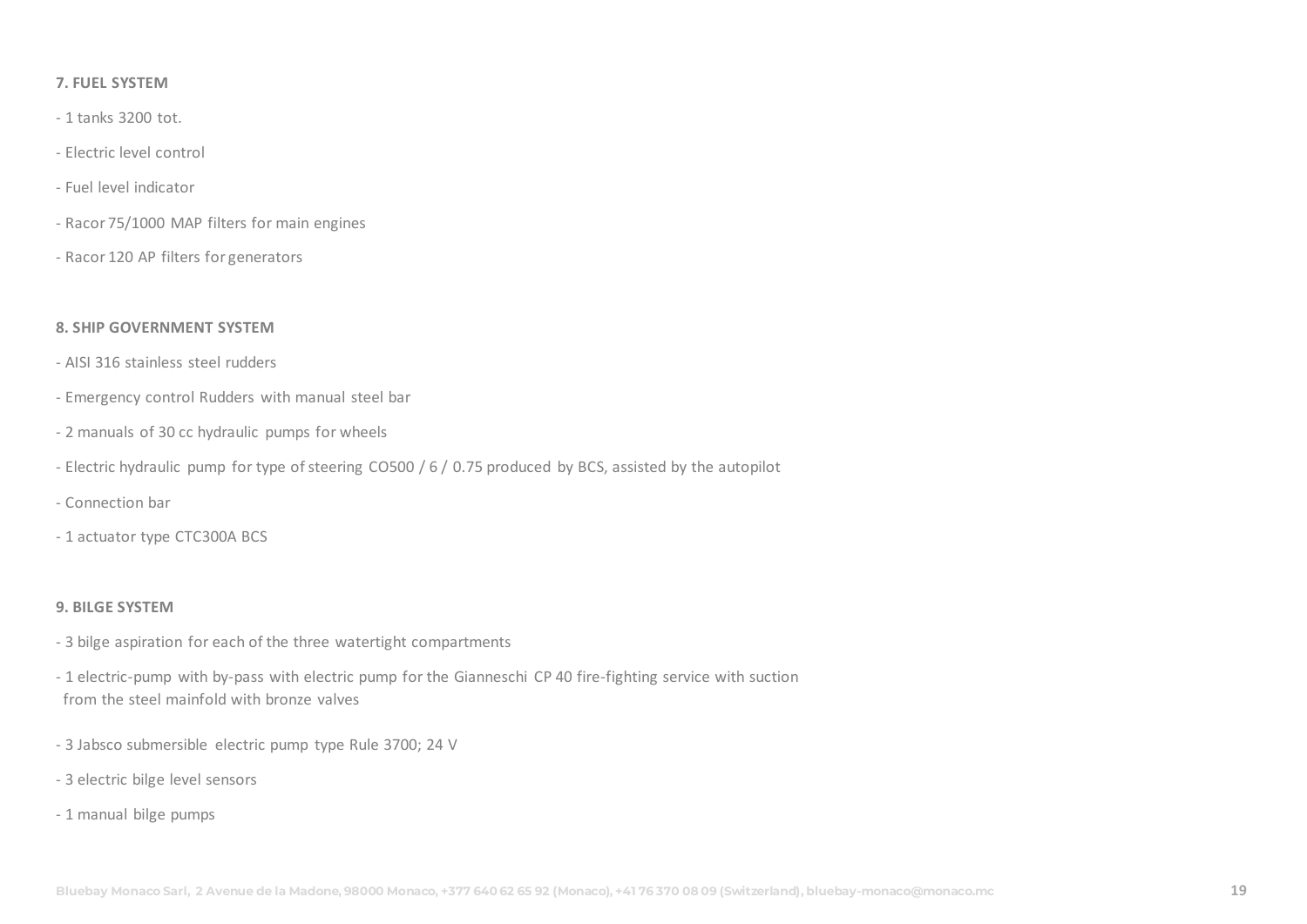- 3 bilge level alarms
- Engine cooling with sea water intake with three-way split for bilge (N ° 1 she-wolf)
- Bilge panels with touch screen system

#### **10. FIRE FIGHTING SYSTEM**

- 1 pump with by-pass with electric bilge, Gianneschi CP 40
- 1 fixed fire-fighting system in the engine room CATEF MA740 FE227, activation from the cockpit
- 7 portable powder extinguishers of 2 kg based on current regulations
- Manual emergency shutdown of the fuel for the engines and generators and manual closing of the ventilation shutters

#### **11. HYDRAULIC SYSTEM**

- Electric hydraulic pump for aft platform lifting unit actuators
- Electric hydraulic pump for rudder, assisted by the automatic pilot with the relative control system
- Besenzoni electric gangway and swim ladder
- Electric hydraulic pump for 24 Besenzoni integrated crane

#### **12. ELECTRICAL SYSTEM**

#### **12.1 GENERAL FEATURES**

- Main electrical panel, alarms and magneto-thermal switches located in the crew cabin for the entire control of the ship
- Monitoring system with control from the dashboard with touch screen
- Electrical panel powered by magneto-thermals located in the crew cab in order to protect all the magneto-thermal devices
- The power supplies available on board are 220V and 24V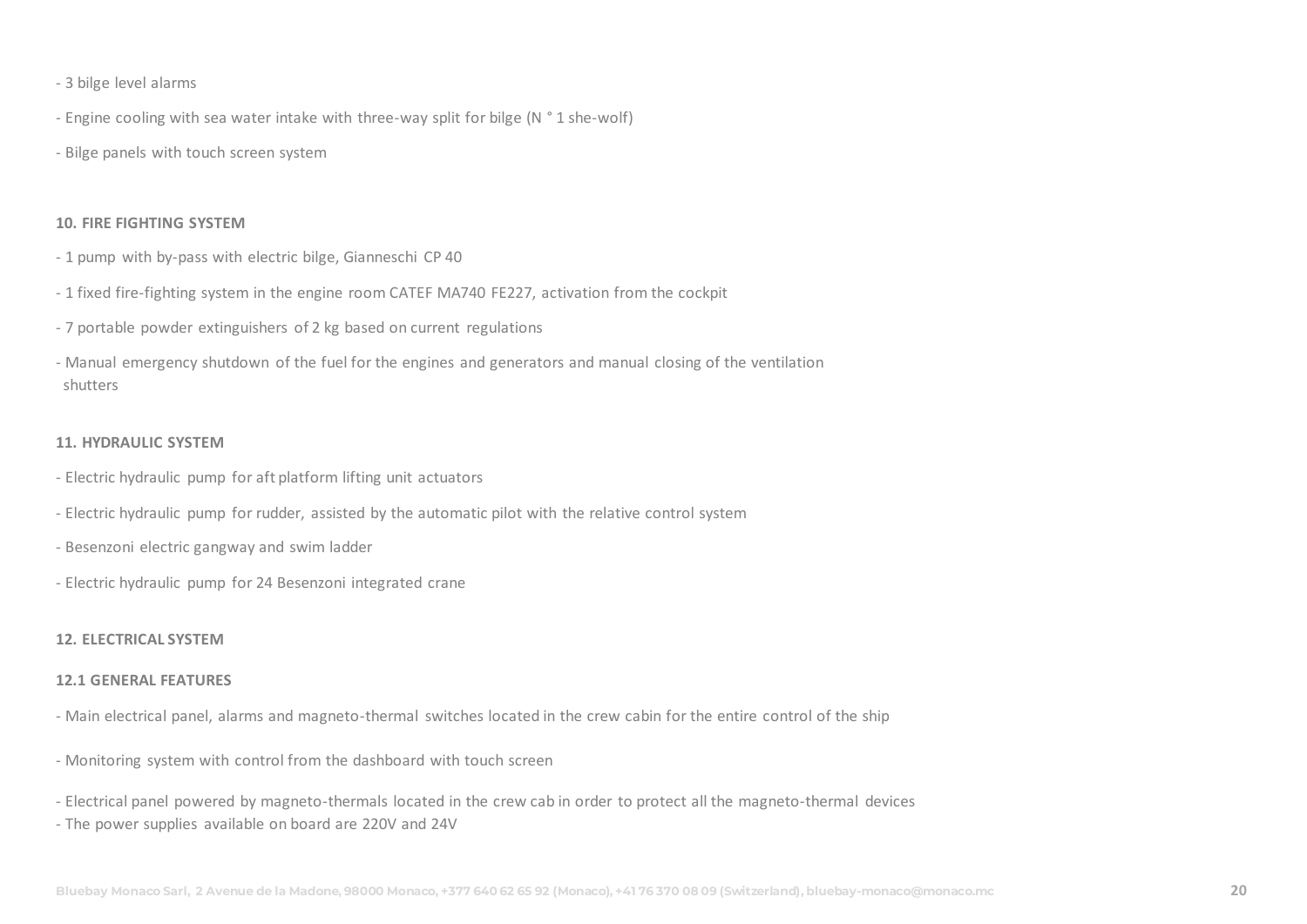- 3 dis-activation battery manuals located in the engine room
- 1 inverter Mastervolt 3000 W
- Parallel for starter battery

#### **12.2 POWER SUPPLY ENERGY**

- 1 Kohler 20 kW generator located in the engine room
- 2 x 220V shore power supply sockets
- Service batteries of gel type 8V x 6V 390 Ah
- Batteries for gel-type motors for starting and emergency batteries N 4 \* 12V 250 A / h
- Gel batteries for generator 2 x 12V 100A / h
- Gel battery for thrusters 8 x 12V-150A / h
- 3 x 80 A electric battery charger for MASTERVOLT service, motors and generators

#### **12.3 LIGHTING AND DISTRIBUTION**

The lighting system works with the following voltages:

- 220V main lighting
- 24V watertight exterior lights
- 24V courtesy staircase lights

#### **13. AIR CONDITIONING SYSTEM**

- Condaria air conditioning unit type 60.000 Btu / h
- Control air conditioning in all cabins, saloon, dinette and crew cabin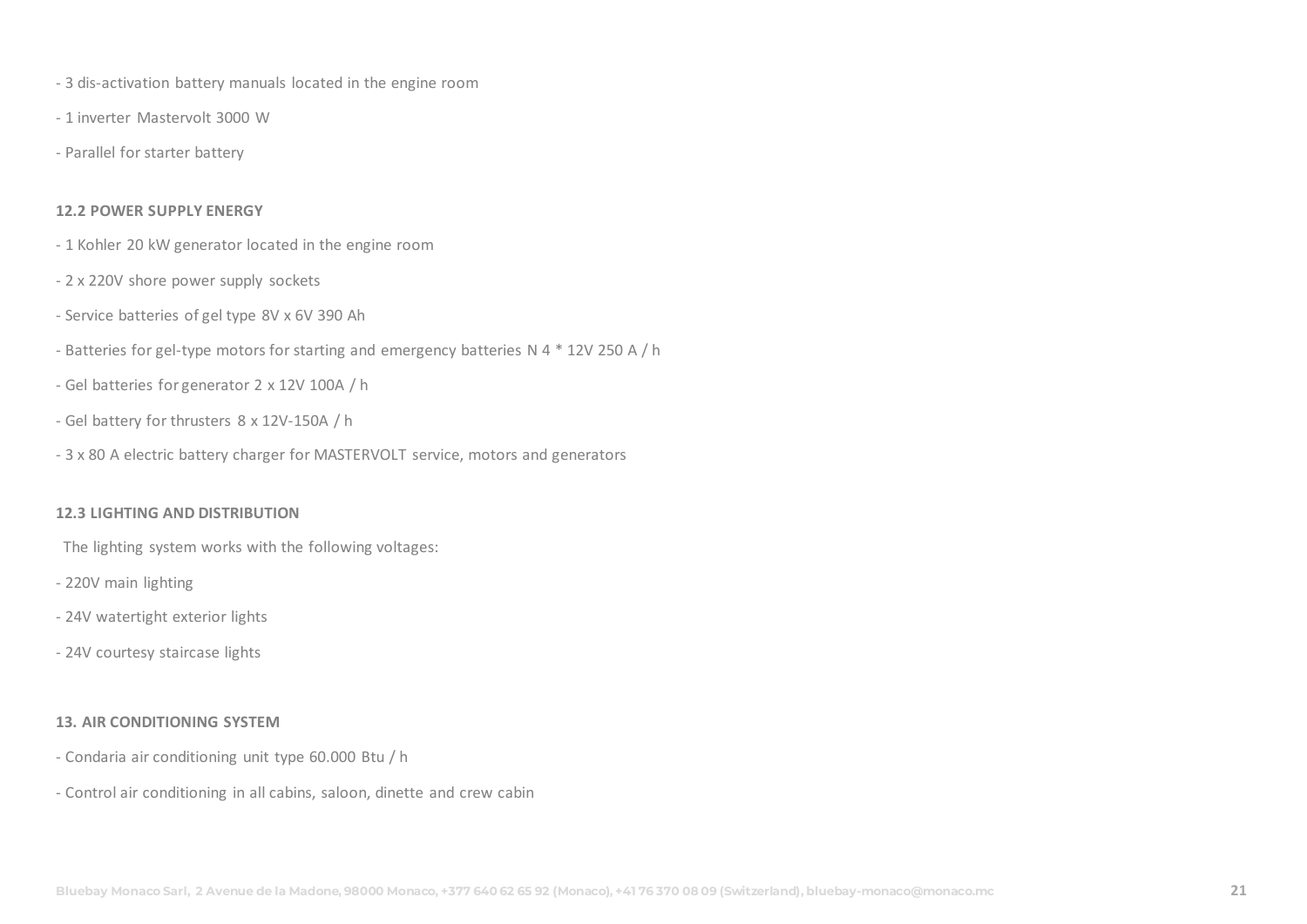#### **14. VENTILATION AND SUCTION SYSTEM**

- Forced air intakes for the engine room from the stern end parts of the superstructure
- Engine room ventilation with 2 fans

# **15. FRESH WATER SYSTEM (HOT AND COLD)**

- GRP tank cap. 2000 liters
- 1 electronic autoclave
- 80 liter boiler.
- Shore water connection for fresh water and pressure reducer
- Level indicator on the bridge

#### **16. BLACK AND GRAY WATER SYSTEM**

- Electro-pump black water Gianneschi type ECO MV44
- 2 Gianneschi gray water pump type ECO MV44
- Electro-pump for each toilet contained in the toilet unit
- Black water tank. 800 liters. ca.
- 1 gray water tanks N ° 1 of 800 lt + N ° 1 of 180 liters.
- Possibility of draining black and gray water into the sea using the by-pass controls
- Level indicator on the bridge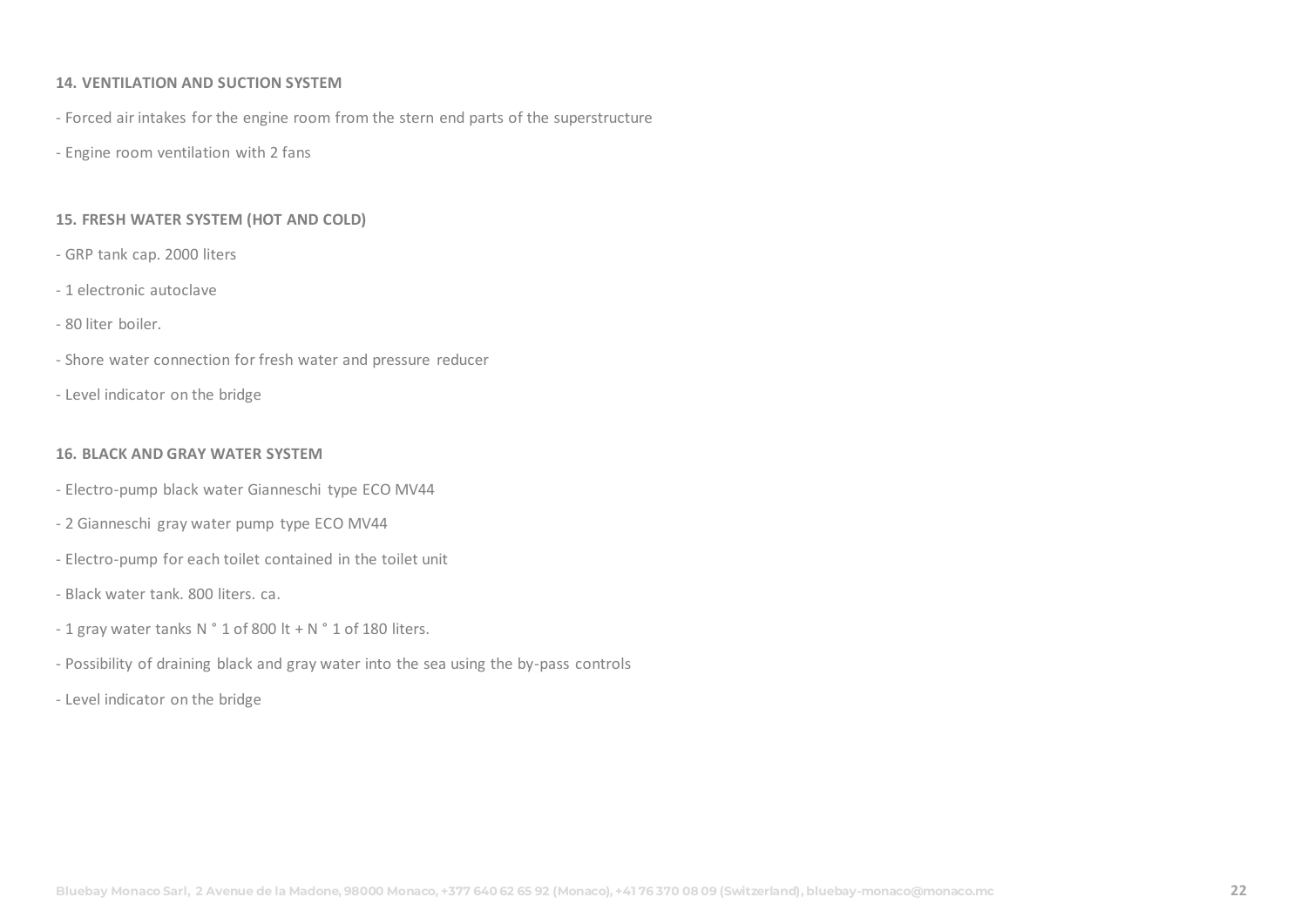#### **17. SEA WATER SYSTEM**

- Sea water intakes with grills, filters and valves for the main engines
- Sea water intakes with filters and valves for the generators
- Sea water intakes with filters and valves for the air conditioning and fire circuit

#### **18. MISCELLANEOUS**

- 4 cylindrical fenders  $+ N$   $^{\circ}$  2 fender balls with covers
- 6 mooring lines of 25 meters each, diameter 22 mm
- Toolbox
- Spare parts kit
- 2 sailors

### **19. STANDARD INTERIOR FURNITURE**

# LOUNGE AREA

- Salon furniture and solid wood dinette
- Walls
- Ceilings
- Wood flooring
- Leather sofas
- Dining table
- Smoking table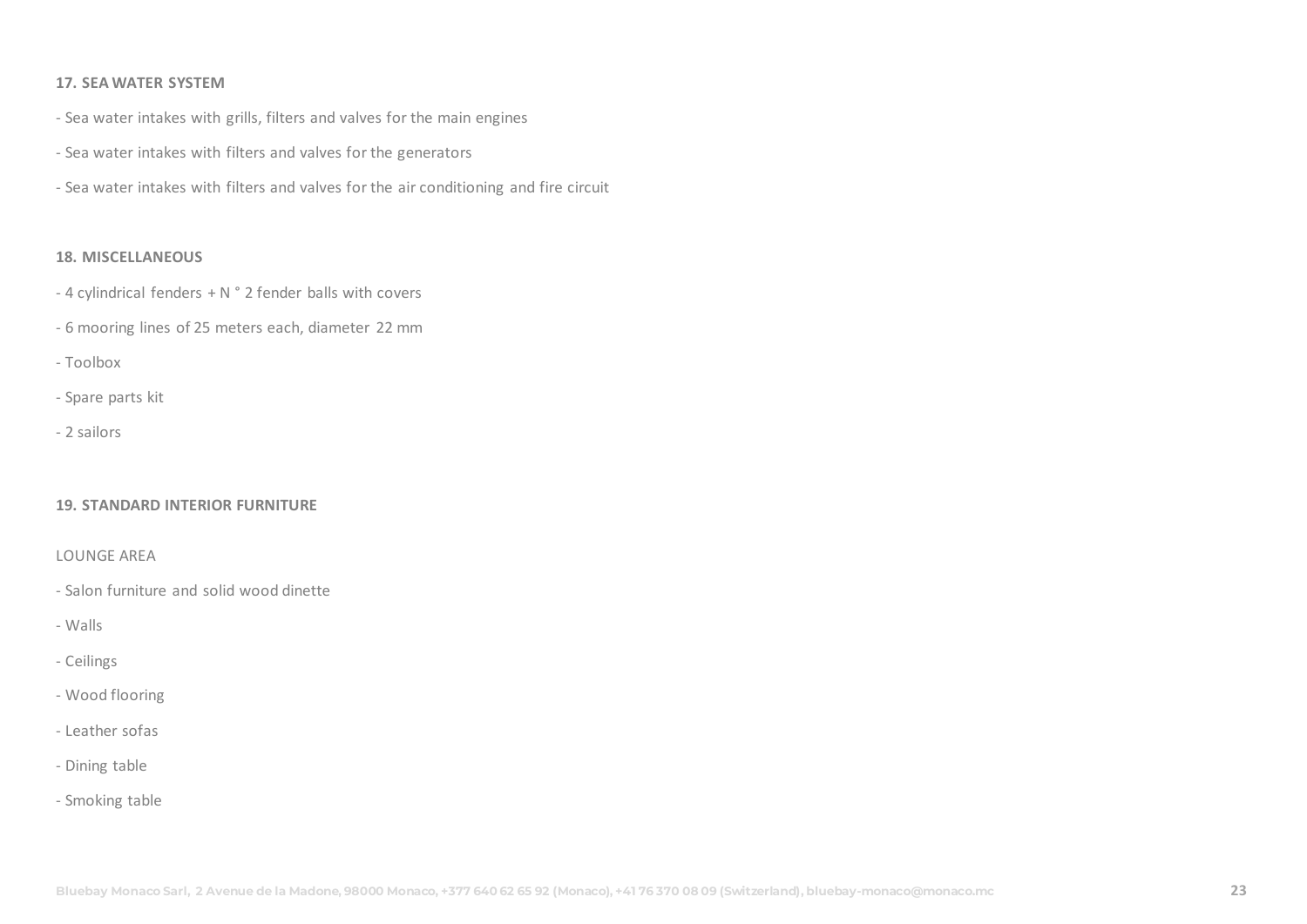# WHEELHOUSE

- Leather driving seats
- Dashboard in leather and aluminum, with tools
- Ceiling in skai
- Wooden floor

# KITCHEN

- Furniture
- Work plan
- Wooden floor
- Ceiling in skai

# BOOTHS

- Doors, windows and doors
- Furniture
- Walls
- Carpet
- Ceiling in skai

# BATHROOMS

- Marble top
- Teak flooring
- Bulkhead shower
- Lacquered wood furnit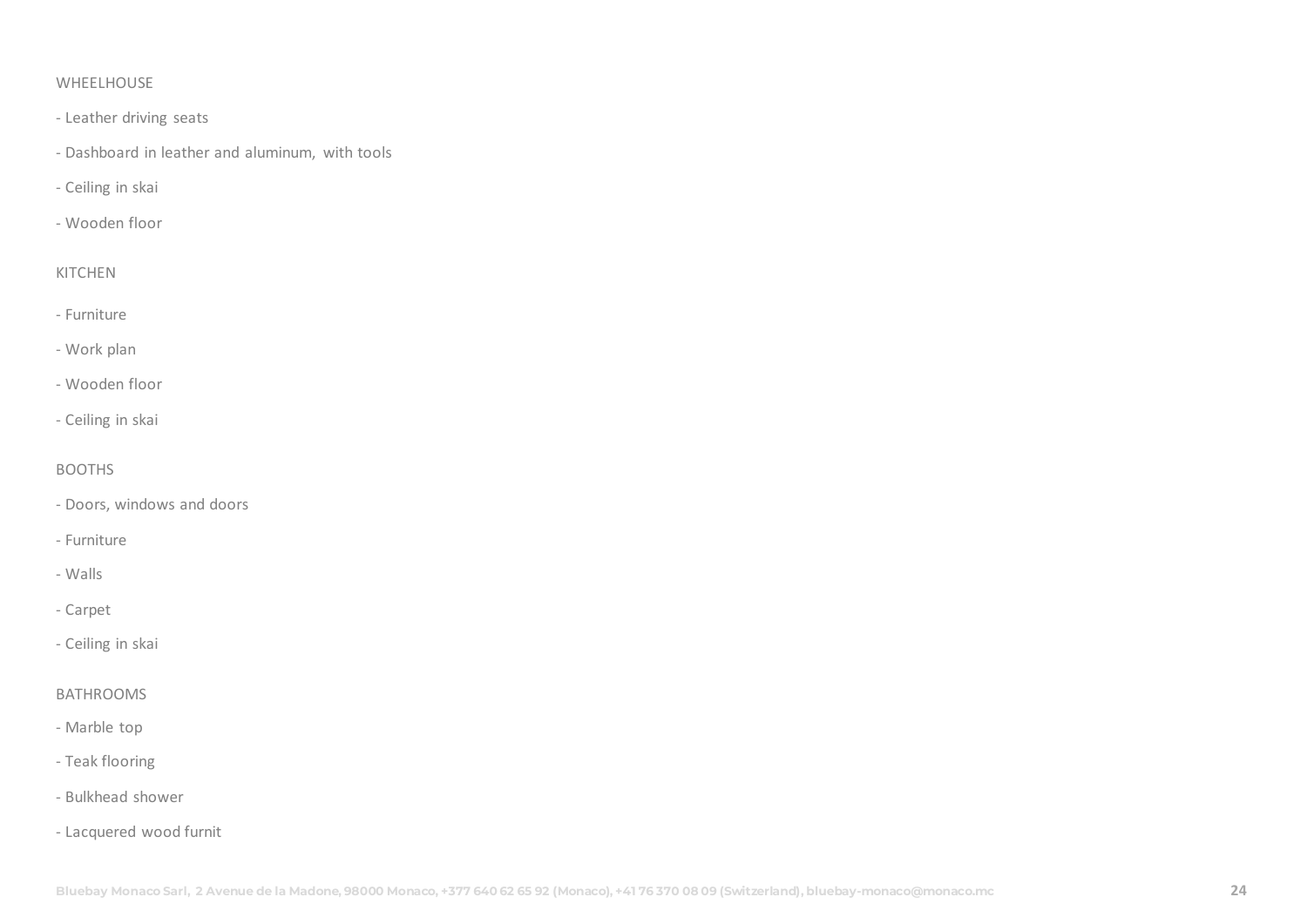# **20. PRICELIST & PAYMENT TERMS**

All amounts are to be understood in Euros

| Bimini Top                                        | 10'000              | 1. | 70% | After signing the contract               |
|---------------------------------------------------|---------------------|----|-----|------------------------------------------|
| Stern Thruster                                    | 5'200               | 2. | 10% | After 2 engines are completely installed |
| Sliding Platform                                  | 35'000              | 3. | 10% | When the yacht has been in the water     |
| Walkaround Teak                                   | 15'000              | 4. | 10% | Before delivery                          |
| Sat Antenna                                       | 15'000              |    |     |                                          |
| Underwater Lights                                 | 1'500               |    |     | Delivery: February 2023                  |
| Awlgrip Color white                               | 57'000              |    |     |                                          |
| Total price of the Standard optionals             | 138'700             |    |     |                                          |
| List price (Standard optionals included)          | 2'120'000 excl. VAT |    |     |                                          |
| <b>Asking price (Standard optionals included)</b> | 1'600'000 excl. VAT |    |     |                                          |
|                                                   |                     |    |     |                                          |
|                                                   |                     |    |     |                                          |
|                                                   |                     |    |     |                                          |
| Available extra optionals:<br>$\frac{1}{2}$       | A A / F A A         |    |     |                                          |

| Watermaker 120 L/H                 | 11'500  |
|------------------------------------|---------|
| - Fly Teak                         | 20'000  |
| Jet Tender                         | 32'000  |
| Rolla propeller 5-Blade            | 16'000  |
| Stabilizers                        | 120'000 |
| Total price of the extra optionals | 199'500 |

Standard optionals: **Payment terms in % of the Sales price:** Payment terms in % of the Sales price:

| 1. | 70% | After signing the contract                          |
|----|-----|-----------------------------------------------------|
| 2. | 10% | After 2 engines are completely installengle After 2 |
| 3. | 10% | When the yacht has been in the wate                 |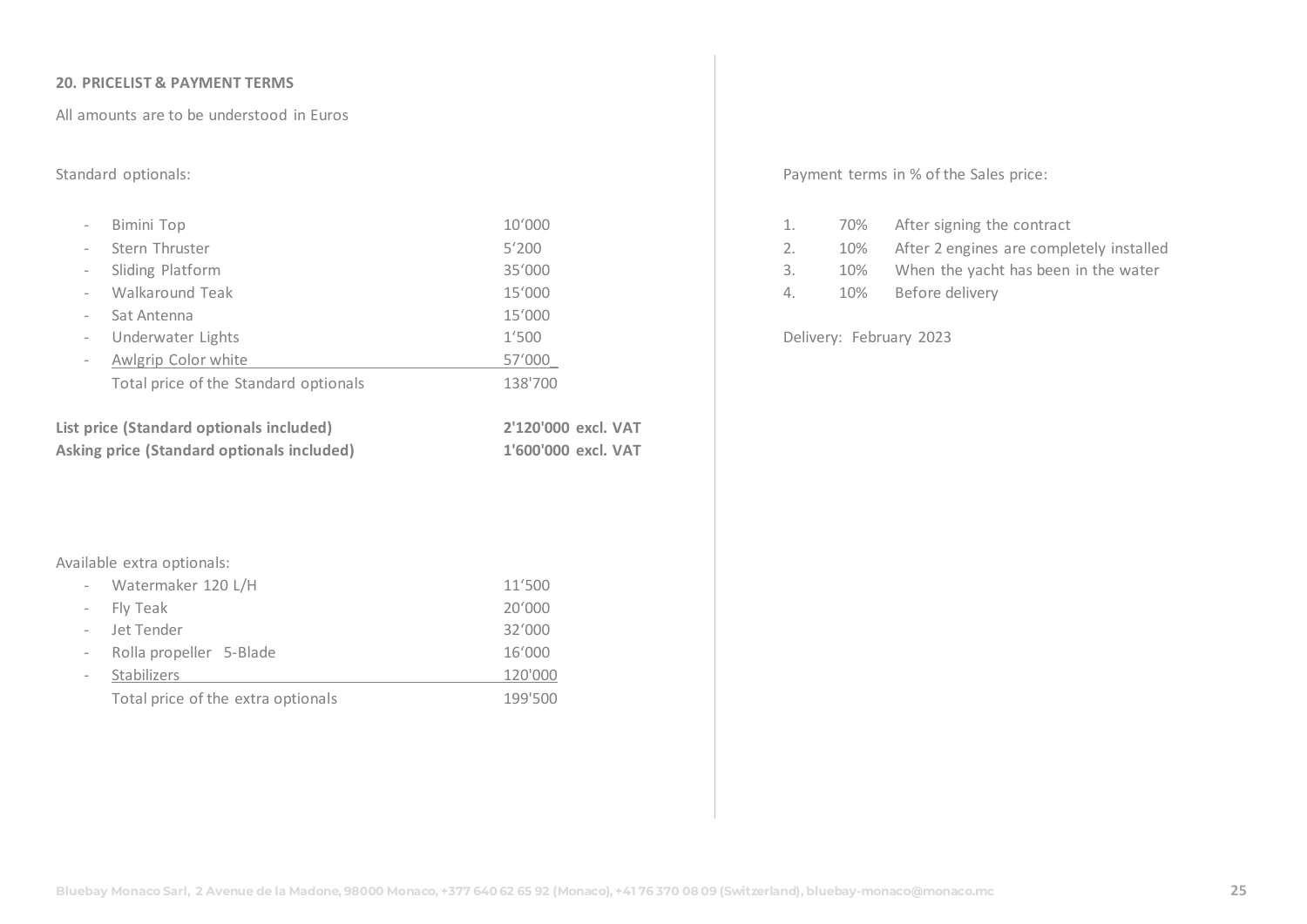# **21. PICTURES**

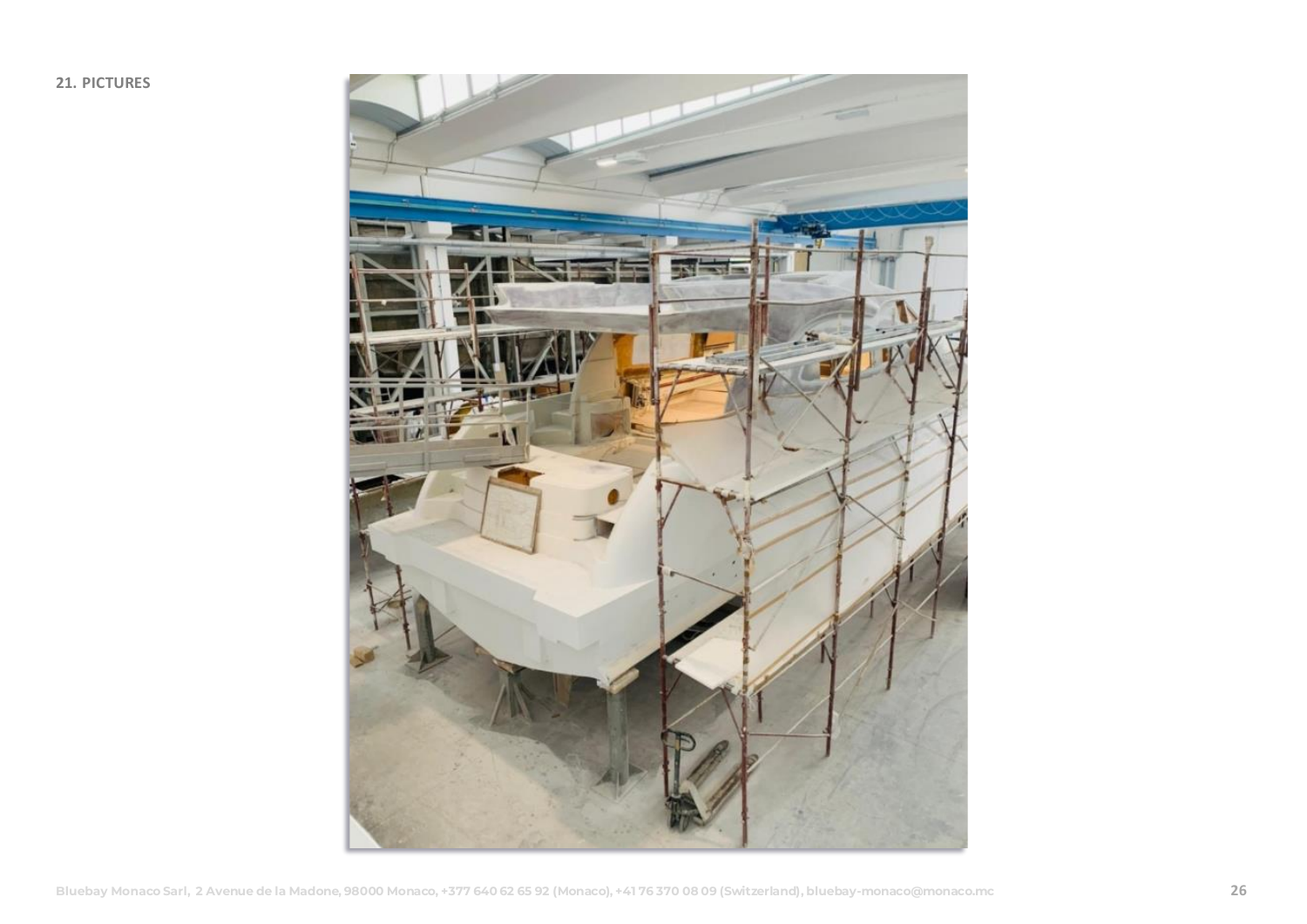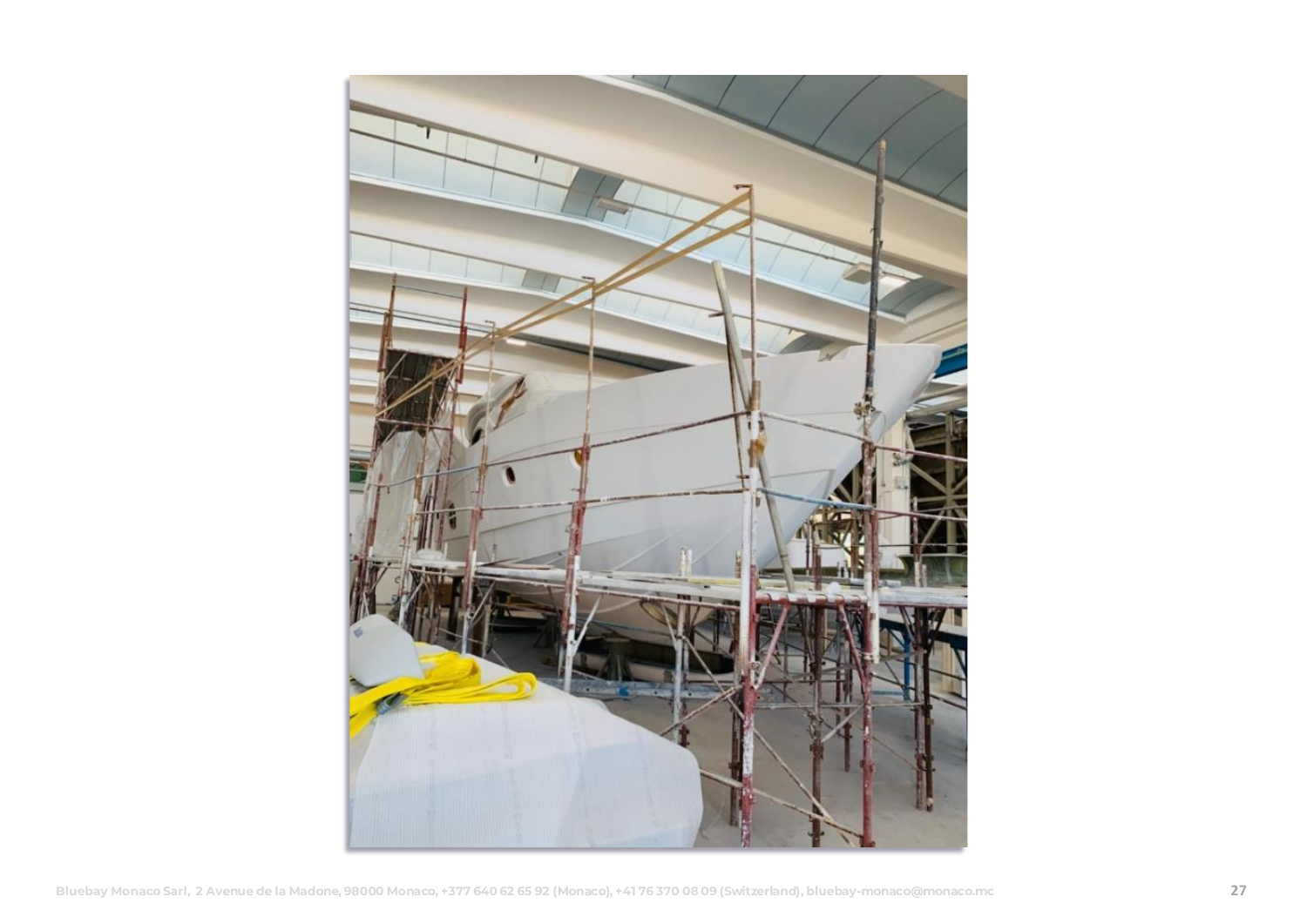